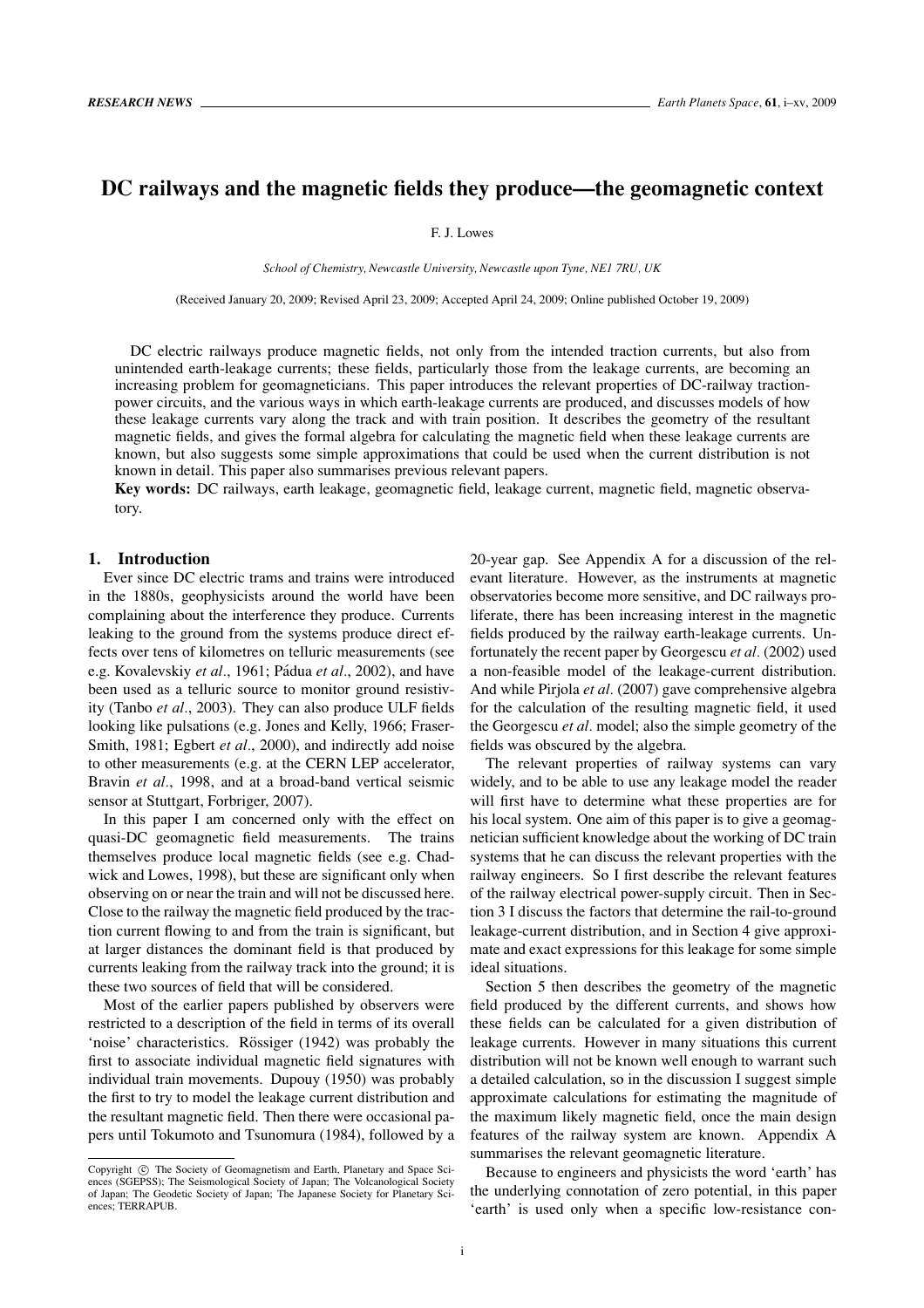nection is intended (except for its use in the term 'earthleakage'), and 'ground' is used to describe the material through which the stray currents are passing; to maintain these currents there must be finite, if small, local potential gradients.

### **2. DC-powered Railways**

DC powered rail vehicles are used on both long-distance and commuter railways; in the latter case they are sometimes called Light Rapid Transits (LRTs) or Metros, or Trams when street running, but for simplicity I will call them all trains. The trains run on a track consisting of two steel 'running rails'. I am concerned only with trains that obtain their power from a stationary DC substation, and not, for example, with trains powered by diesel-electric locomotives that generate the current on the train itself, or with ACpowered railways where the rectification from AC to DC is on the train.

### **2.1 The power-supply system**

The railway traction current will be supplied by rectifiers at DC substations. The behaviour of these rectifiers is quite complicated, but for the purpose of this paper it is sufficient to use the fairly crude approximation that, in their normal working range, they have a constant internal resistance (typically of the order of 0.03  $\Omega$ ). Each substation will usually have two or more rectifiers, normally working in parallel. For simplicity from now on I will talk about only 'substations' and their 'internal resistance'.

To carry the current from the substation to and from the train, two conductors are needed. One of these conductors is either an overhead copper wire, or a 'third rail' on or near the ground. For simplicity I will discuss only the overhead system. The height of the wire above the ground is typically in the range 4.5–5.5 m; in numerical examples I will assume a vertical wire/track separation of 5.0 m. (For a third-rail system the equivalent separation is mainly horizontal, and much smaller; the necessary changes to the algebra of Section 5 are obvious.) With very rare exceptions, this overhead conductor is the positive conductor; it is convenient to think of the overhead as 'feeding' current to the train.

In the vast majority of systems the current is returned to the substation through one or both of the running rails, using some of the train wheels as a rolling contact. (One of the few exceptions is the London Underground, which has an insulated 'fourth rail' with a sliding contact.) It is the leakage of this return current from the running rails into the ground that causes most of the problems for workers in geomagnetism. These earth-leakage currents are also known as 'stray currents'.

Current International Standards specify nominal DC supply voltages of 750, 1500 and 3000 V. As typical loads are now of the order of 1 MW or more, this means that the traction currents are of the order of 1000 A or more. In heavily trafficked urban areas the rectifier substation spacing might be 2 km or less, but in single-track rural systems the spacing might be 20 km or more.

A typical single overhead contact wire has a resistance of about  $0.17 \Omega/km$  when new. In areas of high demand this contact wire is doubled up, connected to extra wires in the catenary support system, or connected to a parallel underground 'reinforcing feeder' cable. Even so, there are large ohmic drops in the overhead wire, and the voltage seen by the train can vary over a wide range; International Standards allow this voltage to vary between  $-33\%$  and  $+20\%$  (e.g. for a 750 V system, the allowable range is 500 V to 900 V). In normal running conditions the overhead wire is electrically continuous, so that there will be current sharing between adjacent substations. In double-track situations there might also be bonding between the two overheads.

Railways (though not street-running sections of Tramways) detect the presence of trains on a section of track by using 'track circuits', in which the train axles short-circuit a voltage applied between the two rails. In older systems at least one running rail has to be electrically sectioned by insulated rail joints to allow for this. On older DC systems the track circuits work at low-frequency AC, so that 'impedance bonds' (tuned inductors) can be used to give isolation between adjacent track circuits, while allowing both running rails to be used for the DC traction current. Modern systems use 'jointless' track circuits, working at higher audio and/or modulated frequencies, so that there is no need for insulated rail joints except at points and crossings. A single steel continuously-welded rail typically has a resistance of about  $0.036 \Omega/km$ . If there are two tracks, there is likely to be cross-bonding between the tracks; this reduces the along-track resistance and improves reliability and electrical safety through redundancy. Apart from the above signalling considerations, the running rails are almost always electrically continuous throughout the system. In a given situation the along-track rail resistance will depend on whether 1, 2, or 4 rails are used, but for simplicity I will refer simply to the rail, or track.

#### **2.2 The train**

Because of the wide voltage variation seen by the train, most train traction-motor control systems are designed to provide the current programmed for that particular situation, regardless of the overhead-to-rail voltage difference at that point provided it is within the system's working range. So when considering the traction current in the rail, at any one time we can replace the rectifier at the substation, and the motors etc. of the train, by a 'constant-current generator', whose output current does not depend on the voltage at its terminals; see Fig. 1.

A train travelling at a fixed speed on a level track would be working at a constant power, just sufficient to overcome rail friction and air drag. But trains need to accelerate from rest, and climb hills, and the power can be higher in these situations. The traction control system on passenger trains is often programmed to give a prescribed acceleration/time behaviour, with the driver essentially just selecting a particular programme. And on an urban passenger system having frequent stops, trains often accelerate away from a station, and then coast un-powered before braking for the next stop. So the overall traction-power/time curve will be different for different systems.

To produce a given torque (train acceleration), DC traction motors need a given current. However at low speeds the motors have a very low resistance, so the voltage applied to the motor has to be a lot less than the supply voltage. In older control systems, the necessary voltage drop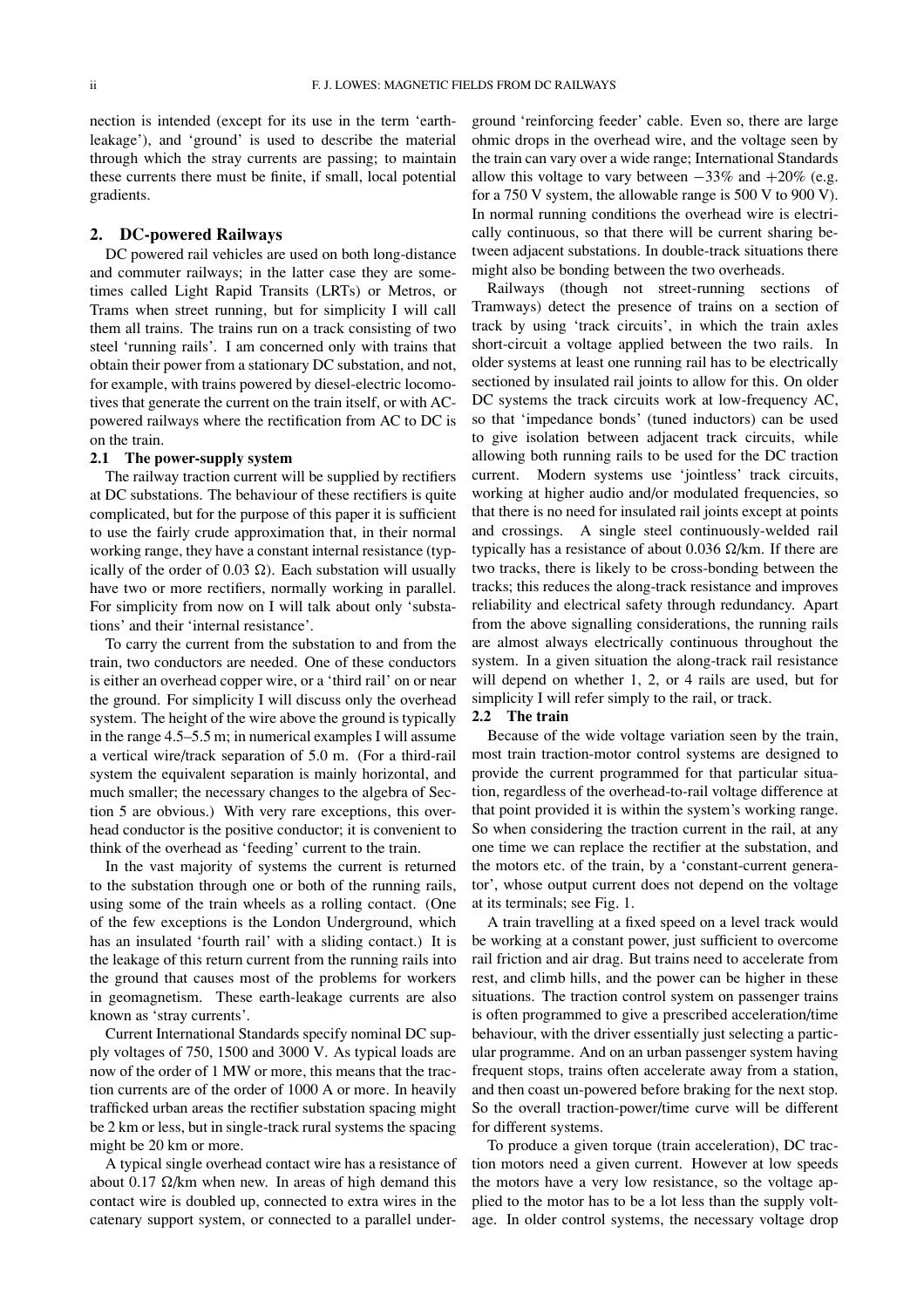

Fig. 1. (a) Rectifier at substation feeds train via overhead and rail. (b) As far as the traction current in the rail is concerned, because of the motor control circuit this is equivalent to a constant-current generator pushing current into the rail.

is produced by inserting a resistance in series. As the train speed increases, so does the back-emf in the motor, and the inserted resistance can be decreased, until it is no longer needed. In these systems the traction current in the overhead/rail circuit rises quickly to a maximum in one or two seconds, is then roughly constant for some time (typically 10 s for a Metro system), and then reduces as the motor back-emf increases. The current will be reduced further if the speed limit is reached, or switched off when the driver has enough speed to coast to the next station. However, although simple, this system is inefficient, and speed control is relatively coarse. More modern control systems are much more efficient. They use solid-state chopper electronics, followed by smoothing, and vary the on/off ratio of the chopping to obtain the required voltage for the motor. In this case, during acceleration the traction current will increase fairly smoothly from zero to a maximum. And even on DC railway systems, modern trains now use variablefrequency AC induction motors, again with solid-state electronics to produce the appropriate three-phase current over the appropriate frequency range; the traction current will have the same sort of waveform as a chopper-controlled DC motor.

Hence the shape of the traction-current waveform during acceleration will depend on the design of the train. But in all cases, the maximum traction current will be determined by the maximum traction power used by the train; for example a 1500 V system will need to provide 1000 A if the traction power is 1.5 MW.

A complication is the increasing use of regenerative braking. Braking usually involves a combination of friction and electrodynamic braking, the latter using the traction motors as dynamos to feed a load. On older systems, electrodynamic braking simply wasted the generated power in onboard braking resistors, but on modern systems regenerative braking is used. In this case the regenerated DC current is used in the train's own auxiliaries and any excess is 'pushed' back into the overhead line, provided there is another train that can take advantage of it. Only if there is no such train is the excess current diverted to the onboard braking resistors. And in a few more modern systems the substations themselves can 'accept' this regenerated DC current, pushing the equivalent AC current back into the grid. From the viewpoint of this paper, if there is regeneration there will be a reversed current in the overhead/rail system, between the regenerating train and the other train and/or substation during the braking period.

### **2.3 Division of current between substations**

As argued above, if there is only one substation, and only one train on the track, to a good approximation the train can be considered to act as a high-internal-impedance current generator; this generator replaces the actual rectifiers, control system, and motors, and it does not matter if we think of it as being in the train or at the substation.

If we add more substations, then to the same approximation the train still draws the same current. If the train is between two substations, this current is divided between the two, the ratio of the currents being the inverse of the ratio of the resistances (overhead  $+$  substation  $+$  rail) of the two current paths; in practice this ratio is dominated by the resistance of the overhead wire. Therefore, assuming uniform overhead, to a good approximation this ratio is a linear function of the along-track train position, and is very little affected by whatever might be happening in the rails. (If there are also other, more remote, substations, then because of the finite internal resistance of the rectifiers, a small fixed fraction of the current from each direction will be supplied by the remote substations.) We can think of the train pushing its total traction current into the rail, with the relevant fraction of this current having no option but to get back to its 'own' substation. It is important to note that this division of current between the substations is determined almost entirely by the resistance of the overhead, and is hardly affected by whether or not there is earth leakage. However this division does vary as the train moves along the track.

To the good approximation that the substation/overhead/rail resistance network is linear, removing the rectifiers, and inserting a current generator between the overhead and rails at a given position will give the same distribution of *its* current between substations whether or not there are any other current generators (trains) elsewhere on the network. So, each train on the system will behave as an *independent* current generator, with the division of *its* current between the substations determined by *its* position on the track, independent of the presence of other trains. Then the overall current distribution in the overhead and rails is given by the algebraic sum of the current distributions for each train. Of course this can involve considerable cancellation of individual current contributions at some locations, but this approach does allow using a set of very simple separate calculations, rather than having to solve a set of simultaneous equations.

# **3. Earth-leakage Currents**

# **3.1 Introduction**

Clearly the magnetic field produced by the traction current in the loop substation-overhead-train-rails-substation will produce a significant magnetic field; this is the dominant field near the track. But at larger distances what dominates is the magnetic field due to currents that have leaked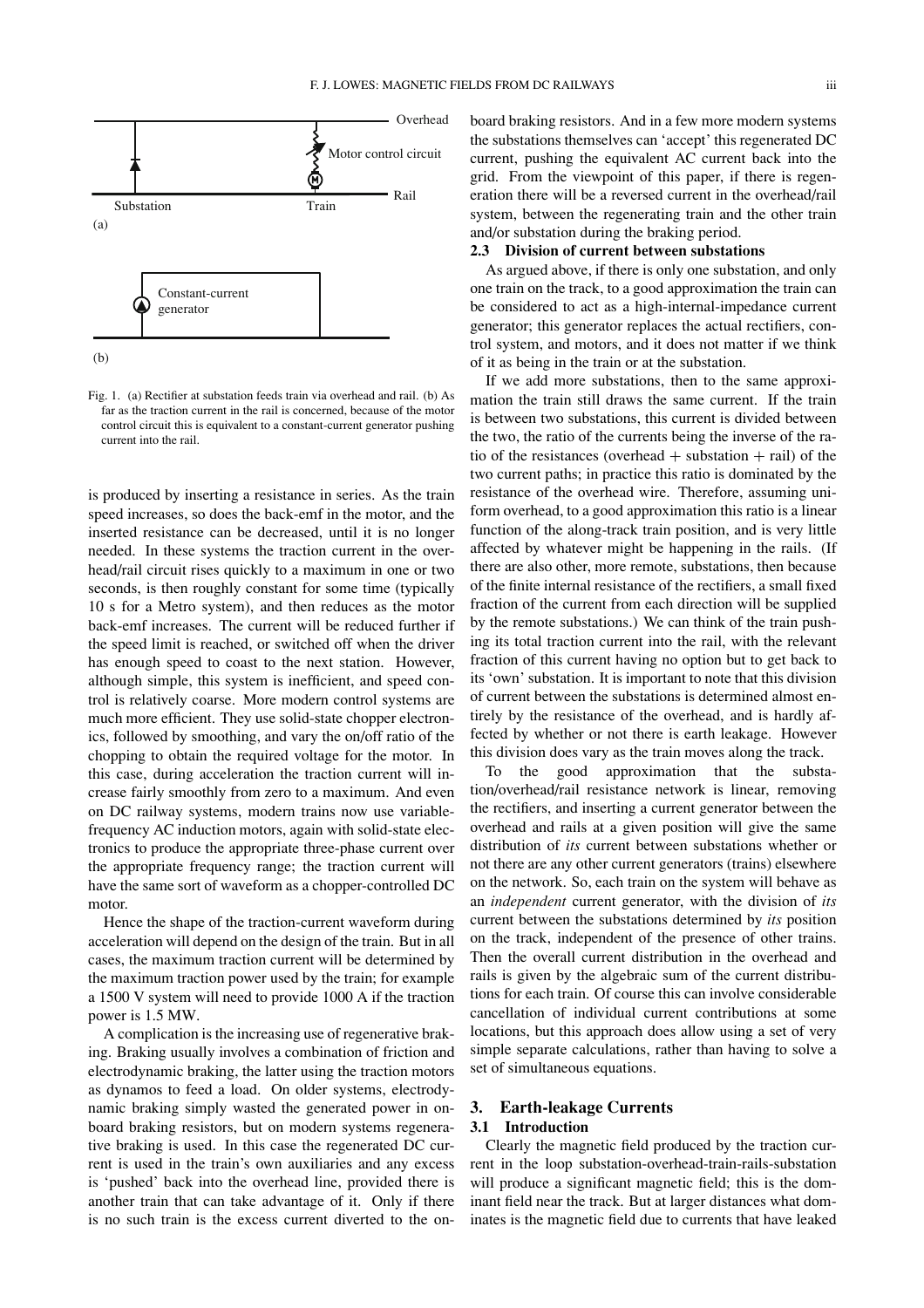

Fig. 2. Schematic picture of current leaking from a rail into the ground. (a) The real situation. (b) The railway engineer's approximation.

from the track into the ground, returning to the track and/or substation elsewhere. (Leakage from the overhead wire, or third or fourth rail, is usually insignificant, as they are much easier to insulate.)

The running rails are close to the ground, so unless precautions are taken it is very easy for them to have significant electrical contact with the ground. As a result, a proportion, sometimes quite large, of the return traction current in the rails will leak into, and elsewhere return from, the ground.

To geophysicists the near-surface ground is an electrically finitely-conducting 3-dimensional medium. The surface layers are usually soils and subsoils, the electrical conductivity of which is typically in the range  $10^{-3}$  to  $10^{-1}$  S/m, depending mostly on the amount and salinity of the water trapped between the grains. Deeper layers, of sedimentary or volcanic origin, are more poorly conducting, but to some extent this poorer conductivity is offset by the larger cross-sectional areas available for current flow. Whatever the spatial scale of any quasi-DC current system flowing through the ground, there must be corresponding finite, if small, potential gradients in the ground.

However the railway electrical engineer almost always approximates this near-surface ground as a highly conducting medium, in which there is essentially *zero* resistance between a region, the 'source', in which current is injected into it, and another region, the 'sink', in which the current is extracted. In their modelling of leakage currents they represent the overall effect of the region between the rail and the distant ground in terms of a leakage conductance per unit length of rail—see Fig. 2. For 'good' track this conductance might be as low as 0.01 S/km for two rails in parallel, but for leaky track might be as high as 10 S/km. The assumption is that this 'surface' rail-ground conductance is small enough (resistance large enough) that the resistance contributed by the rest of the ground between source and sink can be neglected.

Clearly this assumption cannot be true when the source and sink regions are so close together that they overlap. Fortunately such a situation occurs only where the rail voltage is about zero, where the leakage currents will be small. (Also the small separation means that the magnetic field produced is itself of small-scale, so falls-off rapidly with distance, and can probably be ignored in most situations.)

For most source-sink separations the approximation is probably justified, and I will use it from now on.

### **3.2 Railway earthing policy**

Some older railways tried to keep their track very close to earth potential; for example, in their appendix, Iliceto and Santarato (1999) said that some DC railways in Italy are "carefully earthed at discrete points about 100 m apart"; however such deliberate earthing is no longer common practice.

Modern practice is to use nominally insulated track. For example the UK Railway Group Standard GL/RT1254 (Railtrack, 2000) says that DC systems "shall be designed, installed and maintained so as to ensure that there are no deliberate low resistance points of contact between the traction return circuit and the general mass of the earth". All current International, European and National Standards follow the joint principles of a nominally insulated track, and a low along-track resistance. And new railways might be compelled by their planning consent to comply with some numerical specification. For example, the European Standard EN 50122-2:1998 (European Standard, 1998) recommends maintaining a track-to-ground conductance of not more that 0.5 S/km for single track on surface track, and not more than 0.1 S/km in tunnel; however, particularly in urban areas, it is now common to specify the smaller figure (or less) for all track. (Note that this figure of 0.1 S/km is a *distributed linear* conductance; the actual total conductance in siemens between the rail and the body of the earth is this figure multiplied by the length of track in km. Some texts use the equivalent linear resistance value of  $10 \Omega$ .km.)

Existing railways will lie somewhere between these extremes, with the majority having a nominally insulated track; if you are interested in a particular railway you need to consult its power-supplies engineer to obtain the relevant design information (though the actual situation might be a lot poorer than the design specified).

The aim of reducing earth leakage is not out of consideration for geomagneticians, but because of the need to reduce electrolytic corrosion of the infrastructure of other utilities. The problem is that if there are DC currents flowing in the ground, these will tend to be collected and concentrated into any metal pipelines, metal-armouring of cables, etc. that happen to be around. Nothing much happens where the (positive) current enters the metal, but where it leaves the metal there is electrolytic corrosion. A rough figure is that 1 A flowing for one year results in a loss of 10 kg of iron.

Note that the situation is quite different for AC railway electrification. The steel rail has a much higher impedance to 50/60 Hz AC current than to DC current, so for safety the track *is* connected to earth at frequent intervals. Other measures are taken to return the traction current to the substation, and to reduce the earth leakage current.

When we are looking at how the traction return current can leak into the ground, we are concerned only with the voltage to earth of the running rails. Fortunately, the discussion in Section 2 above means that we can ignore all the details of the circuitry *above* the rails. For a train at a *given* position we simply connect the appropriate constant current generator between the track at that position and the track at the position of each substation. To a good approximation,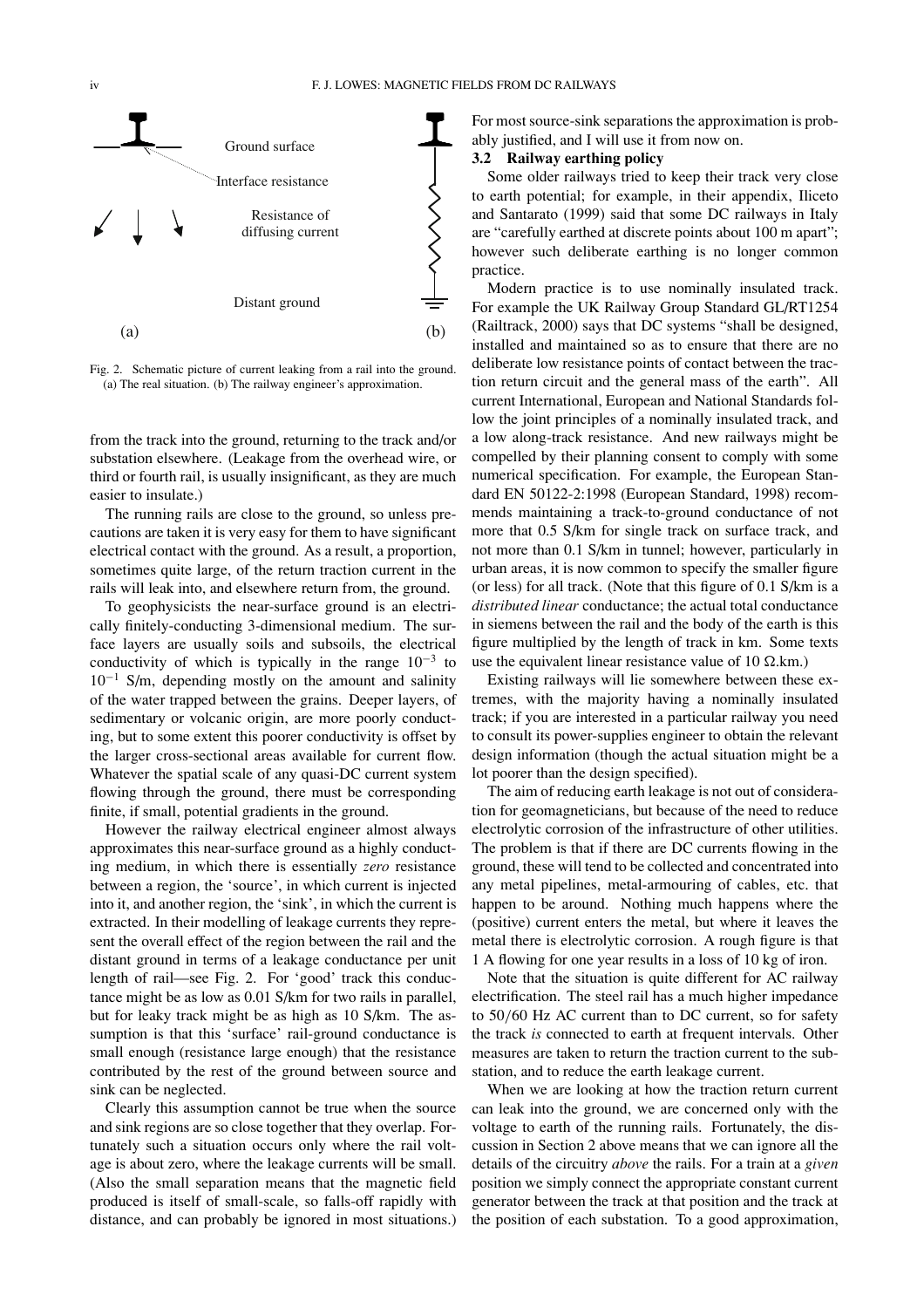the current in each generator is independent of what other trains are on the track, and to how much current is leaking to the ground. This approximation makes the following discussion and algebra *much* simpler.

# **3.3 Qualitative discussion of diffuse earth-leakage currents**

To start with, consider an isolated length of uniform track, nominally insulated, but having a small uniform electrical conductance with the ground. There is a substation at one end and a train at the other (ignore the fact that the train is moving)—see Fig. 3(a). The flow of the traction current along the running rails back to the substation creates a potential gradient along the rail (of the order of 20 V/km in urban situations). To the approximation that the track is uniform, and that the total leakage current is much smaller than the traction current, this potential gradient will be constant between the substation and the train. Because of the weak continuous electrical contact with the ground, current will leak into the ground where the rail is positive with respect to the ground, and return to the rail where it is negative. An equilibrium will be reached, in which as much leakage current enters the rail as leaves it, such that near the train the rails will be positive with respect to the ground, and near the substation they will be negative, with a 'virtual earth' at some intermediate point. Therefore there will be a leakage current density from the rail into the ground near the train, decreasing to zero, and then becoming an increasing current



Fig. 3. For small earth leakage the along-track current, and hence the along-track potential gradient, is approximately constant between the substation and train. The local earth-leakage current is proportional to the track-ground voltage. The resulting track voltage is shown (a) when the track is floating, and (b) when the track is earthed at the substation. In (b) all the leakage current returns to the substation through its earth.

density from the ground into the rail, nearer the substation.

If we now extend the track for some distance in both directions, then 'beyond' the train (in the direction away from the substation) the track will be at a roughly constant positive potential, so the current leakage into the ground will continue beyond the train. Similarly, the return of current from the ground to the track will continue beyond the substation. A new equilibrium will be reached, and the position of the virtual earth will now depend also on the lengths of the two track extensions.

If we ignore small local surface electrochemical effects (of the order of a volt) at the rail/ground interface, the rail/ground resistance network is linear. So, if there is more than one substation, and/or more than one train, once the current division between substations has been calculated for each train, one can calculate the voltage distribution, and hence leakage-current, distribution, appropriate for *each* partial traction current *separately*, and then simply add the leakage current distributions to obtain the overall distribution in the more complicated situation.

## **3.4 Point leaks to earth**

There will *always* be diffuse leakage of the sort discussed above. However there might *also* be deliberate or accidental 'point' leaks, places where there is a local low-resistance electrical connection from the track to the ground. For example, in some railways it was the practice to earth (i.e. connect to a large-area, low-resistance, electrode in the ground) the negative busbar (connected to the running rails) at the substation. If the substation earth has a very much lower resistance to ground than the integrated effect of the diffuse rail-ground conductance, this has the effect of 'clamping' the track potential at the substation to zero potential. Consider the situation of Fig. 3(a) where there is only one substation. For small diffuse leakage, the current along the track (and hence the potential *gradient*) is essentially constant at the full traction current. If we now earth the substation, the whole potential graph has to move bodily upwards, and the track potential is now above zero everywhere— Fig. 3(b). About twice as much track is now positive than was before, and the average positive voltage is also doubled, so the amount of current leaking diffusely into the ground will be roughly quadrupled. If all the substations have their negative busbars earthed, the situation is essentially the same, with again a quadrupling of any diffuse leakage.

Another common source of a (roughly) point leak, is the rolling-stock depot, where the sidings give a long length of track in a small area, and for safety in the workshop areas the track there has to be near earth potential. The depot then acts as a permanent low-resistance earth to the whole of the railway system. To avoid this, modern practice is to isolate the depot electrically from the rest of the system.

But the main problem caused by earthing at the depot or substations is that it very much aggravates earth-leakage problems throughout the whole system. Suppose that there were another, possibly accidental, low-resistance point leak, call it leak A. If this were the only point leak, any current through it has to return to the track diffusely, so is limited. But if there is second low-resistance earth connection at a more negative track position, for example at a depot, the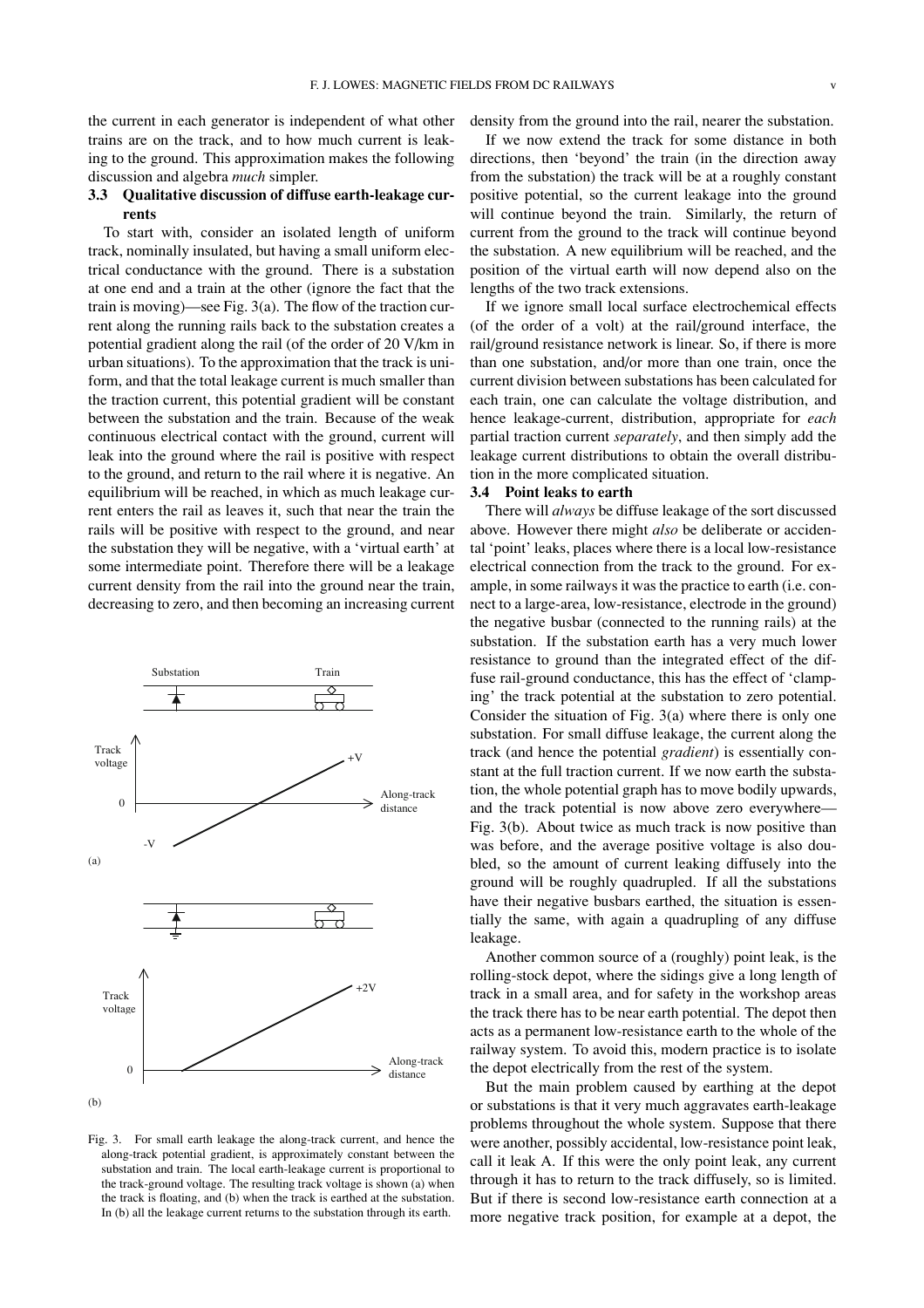current through leak A can be much increased.

An extreme example occurred when the Tyne and Wear Metro (UK) was opened in 1980 (Lowes, 1987a, b). At the time, the relevant section of line was fed by a single substation, next to an earthy depot. At the end of the line, 4 km away, was a new underground station, with the tunnel lined by cast-iron segments. Because of various mechanical failures, there was a low-resistance connection between the track in the tunnel, and the tunnel lining. As a result, when a train drew away from the station, of the 1000 A current, 400 A returned to the substation through the ground rather than through the rails! Another example occurred when an extension was built, with the track connected through, but having a separate overhead system; at one substation a temporary safety earth on the negative busbar was accidentally left in place when train running commenced. For a train 2 km nearer the depot than the substation, of the 1000 A current, 40 A travelled 10 km further along the track to the depot, returning underground, partly via a convenient gas main!

One problem for the railway engineer is that he has to find some compromise between reducing earth-leakage, but also not allowing any part of the track, and hence train metalwork, to reach a dangerous voltage with respect to earthed station metalwork. In some systems a conducting grid is built-in under the track, so as to collect any leakage current and return it to the substation, while other systems connect the substation negative busbar to earth through a diode. Older systems might have spark gaps, to connect metalwork to the rails in fault conditions, but these remain conducting after the fault is cleared; modern semi-conductor equivalents revert to high resistance once the fault has cleared. Some systems might have 'intelligent' devices which apply a temporary earth to the rail (for example at substations or stations) only when the touch potential would otherwise be too high; in such systems there could be additional point leak currents into ground, at fixed locations but erratic in time.

# **4. Quantitative Discussion of Diffuse Leakage Currents**

I first use an approximate calculation for a simple situation, to illustrate the behaviour of the system. Then I give an exact calculation, and show how the approximation is related to it.

## **4.1 Approximate calculation**

Consider the simple case of Fig. 3(a), where there is one substation, one train, and only diffuse leakage. I will use the symbol  $\rho$  for the along-track rail resistance per unit length, and  $\sigma$  for the track-ground conductance per unit length. As a first approximation, assume that the total leakage current is small compared with the traction current, so that the current in the rail is almost constant at  $I<sub>T</sub>$  (positive from train to substation), with the potential gradient along the track being constant at  $I_T \rho$ . The train is distance *b* from the substation, and the total track length is *L*. If the track voltage with respect to ground is  $-V_{ss}$  at the substation, then the voltage at distance  $x$  from the substation is



Fig. 4. Track voltage for floating track for a train midway between two substations.

and constant at  $V(b)$  for  $x > b$  (beyond the train). The leakage current density (current per unit length, positive when from track to ground) at any point will be  $\sigma V(x)$ . To ensure conservation of traction current, the integral of this leakage current over the whole track must be zero, and it is this condition that determines  $-V_{ss}$ , which is a function of the train position *b*. We are often concerned only with the *total* current leaving the positive (or entering the negative) part of the track; this is  $\sigma$  times the area under the positive part of the  $V(x)/x$  graph, and it is easy to show that it is a maximum when the train is at the end of the track,  $b = L$ , giving the voltage distribution

$$
V(x) = \rho I_{\rm T} \left( -\frac{1}{2}L + x \right). \tag{2}
$$

The local leakage current is  $\sigma V(x)$ , and the total leakage current, given by integrating over half the voltage curve is

$$
I_{L} = (1/8) (\sigma \rho L^{2}) I_{T} = (\sigma L/4) V(L), \qquad (3)
$$

where  $V(L) = \frac{1}{2} \rho I_T L$  is the track voltage at the train. As seen from the train, we can think of the track as having an effective leakage input conductance of  $\sigma L/4$ ; the factor of 1/4 arises because only half the track is positive, and the average positive voltage is  $\frac{1}{2}V(L)$ .

However if the rail potential is clamped to earth at the substation, as in Fig. 3(b), the voltage distribution between the substation and the train is

$$
V(x) = \rho I_{\rm T} x. \tag{4}
$$

Again the leakage current is a maximum when the train is at the end,  $b = L$ , and the total leakage current is then

$$
I_{\rm L} = (1/2) \left( \sigma \rho L^2 \right) I_{\rm T}, \tag{5}
$$

four times larger than if the track were floating. (For a finiteresistance substation earth, the virtual earth moves away from the substation, so the increase in leakage caused by the substation earth will not be as large.)

If this isolated length of track has an identical substation at each end, it can be shown that the maximum total leakage current now occurs when the train is midway between the substations (Fig. 4), with  $\frac{1}{2}I_T$  flowing to each. This maximum total leakage current is now

$$
V(x) = -V_{\rm ss} + I_{\rm T} \rho x,\tag{1}
$$

$$
I_{\rm L} = (1/32) \left( \sigma \rho L^2 \right) I_{\rm T}, \tag{6}
$$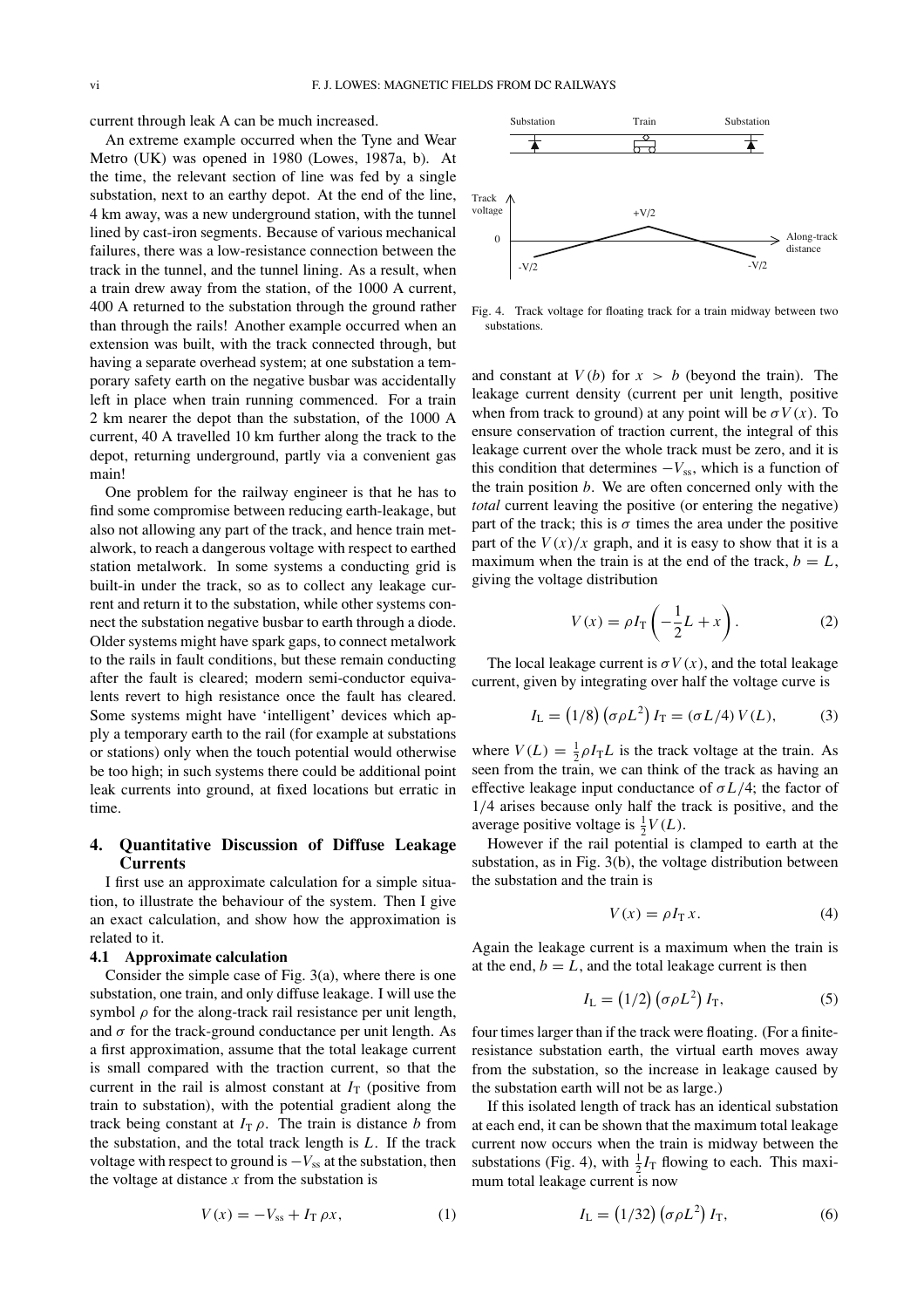#### **Relative total leakage current for train distance L from single substation**



Fig. 5. For a train at the end of a track of length *L* from the substation, a plot of the ratio  $I_L/I_T$  (total leakage current/traction current) against the non-dimensional parameter  $σρL<sup>2</sup>$ , where σ is the track-to-earth leakage (linear) conductance, and  $ρ$  is the along-track (linear) resistance. The full curve is the exact solution of Eq. (15), and the dashed curve is the linear approximation of (3).

a factor of four reduction over the case with a single substation. As above, if the track is earthed at the two substations, the track-voltage curve is moved upwards, and the total leakage current is again increased by a factor of four.

We will see below that  $\sigma \rho L^2$  is an appropriate nondimensional scaling factor, and that the approximation (3) used above is valid for small values of this factor. Figure 5 plots both the approximation and the exact value of  $I_L/I_T$ against  $\sigma \rho L^2$ . Putting  $\sigma = 0.1$  S/km,  $\rho = 0.02$   $\Omega$ /km,  $L = 4$  km, giving  $\sigma \rho L^2 = 0.032$ , we see that in this example the maximum  $I_L$  is only  $0.004I_T$ , so this approximate approach is justified for this high-quality track. For poorer track (larger values of the scaling factor), the approximation overestimates the leakage, but the error is only about 10% for  $\sigma \rho L^2 = 1$ , when  $I_L/I_T$  is about 0.11. This suggests that the approximation will be good even in more complicated situations, provided the leaked current is not more than about  $0.1I_T$ . For  $\sigma \rho L^2 > 1$  the approximation worsens rapidly—the ratio asymptotes to 1, while the approximation increases without limit—but is still good to better than 50% at  $\sigma \rho L^2 = 4$ .

# **4.2 Exact analysis for one segment of track**

Consider any one segment of uniform track between a train and a substation. In the absence of leakage, the alongtrack current  $I(x)$  at distance x from the substation would be independent of *x*. However if there is significant leakage,  $I(x)$  will vary with *x*. If there is a leakage current density  $j_L = \sigma V(x)$ , conservation of current gives

$$
dI(x)/dx = j_L = \sigma V(x). \tag{7}
$$

Applying Ohm's Law to the current  $I(x)$ , we get

$$
dV(x)/dx = \rho I(x). \tag{8}
$$

Combining these two equations gives

$$
\mathrm{d}^2 I(x)/\mathrm{d}x^2 = \sigma \rho I(x). \tag{9}
$$

This has the general solution

$$
I(x) = Ae^{\alpha x} + Be^{-\alpha x}, \qquad (10)
$$

where *A* and *B* are parameters which have to be chosen to fit the boundary conditions at the ends of the segment, and  $\alpha = (\sigma \rho)^{0.5}$ . If there is more than one segment, there is a similar equation for each segment, with appropriate boundary conditions at each junction; this algebra is presented by, e.g., Yanagihara (1977) and Lee and Wang (2001). For the example used above ( $\sigma = 0.1$  S/km,  $\rho = 0.02$   $\Omega$ /km)  $\alpha$  is about  $(1/22)$  km<sup>-1</sup>.

For the simple case of Fig. 3(a), with the train at the end  $x = L$ , and the substation at  $x = 0$ , the two boundary conditions are that  $I(L) = I(0) = I<sub>T</sub>$ , with the full traction current leaving the train and entering the substation. The solution is then

$$
I(x) = Ae^{\alpha x} + Be^{-\alpha x}
$$
 (11)

with

$$
A = I_{\text{T}} \left( 1 - e^{-\alpha L} \right) / \left( e^{\alpha L} - e^{-\alpha L} \right),
$$
  
\n
$$
B = I_{\text{T}} \left( e^{\alpha L} - 1 \right) / \left( e^{\alpha L} - e^{-\alpha L} \right),
$$
  
\n
$$
\alpha = (\sigma \rho)^{0.5}
$$
\n(12)

giving

$$
I(x) = I_{\rm T} \left( e^{\alpha x} + e^{\alpha (L-x)} \right) \left( 1 - e^{-\alpha L} \right) / \left( e^{\alpha L} - e^{-\alpha L} \right). \tag{13}
$$

Thus the along-track current is symmetrical, with a minimum at the centre point—see Fig. 6. The corresponding track voltage is

$$
V(x) = (1/\sigma) dI(x)/dx = (\rho/\alpha) (Ae^{\alpha x} - Be^{-\alpha x})
$$
  
=  $I_T(\rho/\alpha) (e^{\alpha x} - e^{\alpha(L-x)}) (1 - e^{-\alpha L}) / (e^{\alpha L} - e^{-\alpha L})$ ;  
(14)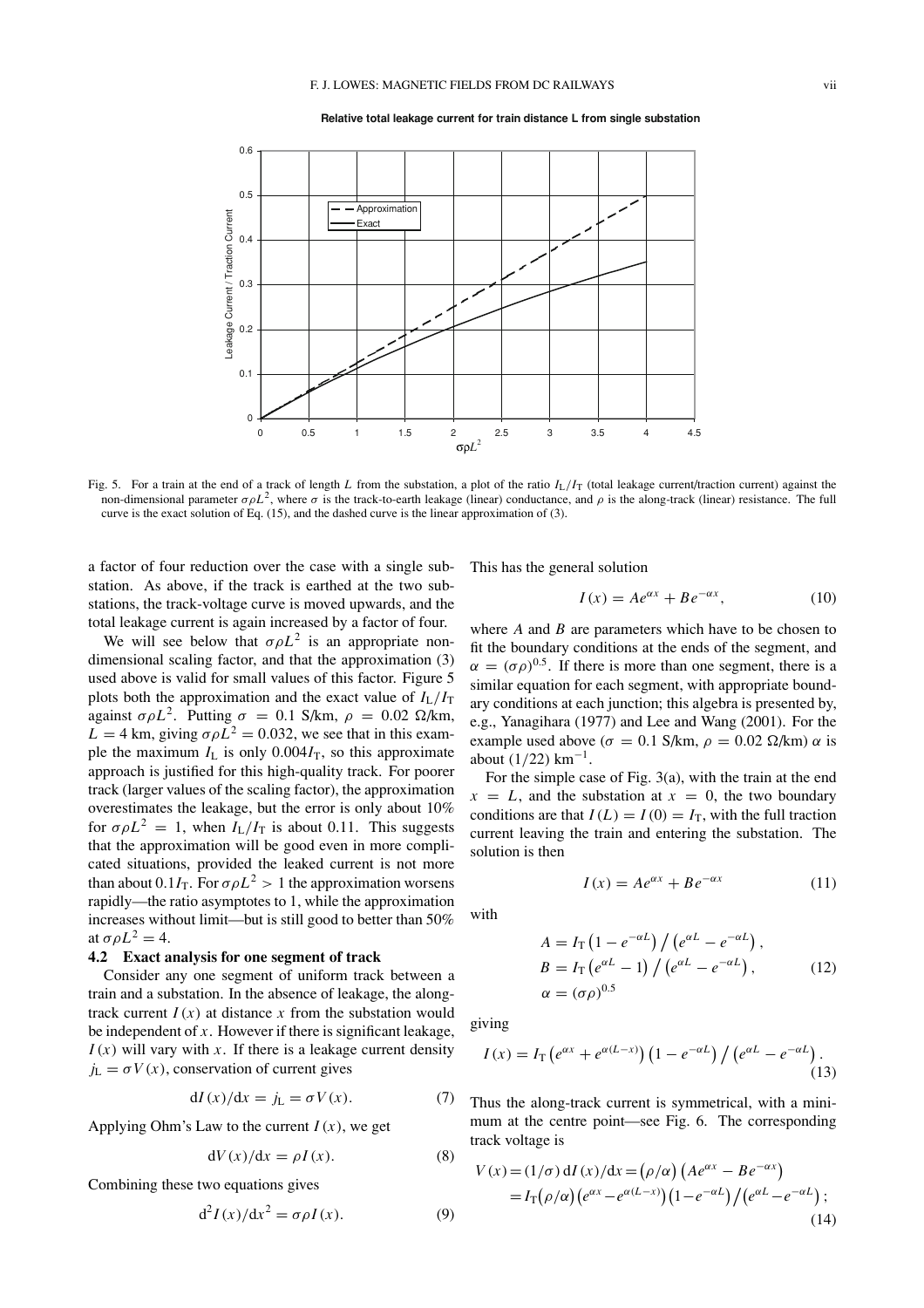

Fig. 6. Track current and voltage for floating track with significant earth-leakage. The local earth-leakage current density is proportional to the track voltage.

note that this solution automatically ensures that the absolute voltage level is such that as much leakage current leaves the rail as enters it. The leakage current density is  $j_L = \sigma V(x)$ , and the total leakage current is

$$
I_{\rm L} = I(0) - I(L/2) = I_{\rm T} \left[ 1 - 2 / \left( e^{-\alpha L/2} + e^{\alpha L/2} \right) \right]
$$
  
=  $I_{\rm T} \left( e^{-\alpha L/2} + e^{\alpha L/2} - 2 \right) / \left( e^{-\alpha L/2} + e^{\alpha L/2} \right).$  (15)

The value of  $I_L/I_T$  is plotted as a function of  $(\alpha L)^2 = \sigma \rho L^2$ in Fig. 5, together with the approximation  $(1/8)\sigma \rho L^2$  derived above. This figure can be used to determine the leakage for other combinations of parameters, and also for the case when the train is half-way between two substations see below.

#### **4.3 Quadratic and linear approximations**

The exponential functions in (13) and (14) can be expanded as power series in  $\alpha$ ; for  $I(x)$  only the even powers occur, and for  $V(x)$  only the odd powers. If  $\alpha x$  is small (13) and (14) can be roughly approximated by linear functions, and well approximated by quadratic functions. Truncating both  $I(x)$  and  $V(x)$  at the quadratic terms gives the approximations

$$
I(x) = I_{\rm T} \left[ 1 - \frac{1}{2} \alpha^2 x (L - x) \right],\tag{16}
$$

and

$$
V(x) = I_T(\rho/\alpha)\alpha \left(x - \frac{1}{2}L\right) = \rho I_T\left(x - \frac{1}{2}L\right), \quad (17)
$$

with

$$
j_{\rm L}(x) = \sigma V(x) = \sigma \rho I_{\rm T} \left( x - \frac{1}{2} L \right) = \alpha^2 I_{\rm T} \left( x - \frac{1}{2} L \right). \tag{18}
$$

In this approximation the along-track current  $I(x)$  is parabolic, with a minimum at  $x = \frac{1}{2}L$ , and the potential gradient is constant, at the value corresponding to the full traction current. The total leakage current  $I_L$  is given either by taking the area under either half of the voltage curve, or in this quadratic approximation by using  $I_L$  = *I*(0) − *I*(*L*/2), and is

$$
I_{\rm L} = (1/8)\sigma \rho L^2 I_{\rm T} = \sigma (L/4)(\rho L I_{\rm T}/2) = (\rho L/4) V(L),
$$
\n(19)

as in (3).

Yanagihara (1977) used this quadratic current approximation separately for each track segment, assuming values for  $\sigma$  and  $\rho$ , and using the parameters that gave the correct theoretical rail current at the segment boundaries and an intermediate point.

If the expansions of the exponential parts of  $I(x)$  and  $V(x)$  are further truncated at the terms linear in  $\alpha$ , we get  $I(x) = I_T$  and  $V(x) = \rho I_T (x - \frac{1}{2}L)$ , the approximations used above in Section 4.1. Using the area under the voltage curve gives the same total leakage current as the quadratic approximation.

Georgescu *et al.* (2002) used a different approximation, that the leakage current density  $j_L(x)$  was *constant* (independent of position), but did not explain how this was justified. However this corresponds to the whole of the relevant length of track being at constant potential with respect to earth, a completely unrealistic situation. Unfortunately Pirjola *et al.* (2007), in their detailed calculations of the magnetic fields produced by the leakage currents, followed the Georgescu *et al.* model.

### **4.4 Exact analysis for two segments of track**

If as in Fig. 4 there are substations at each end of the track, the two segments of track each have their own solution. If the train is at  $x = b$  we have

and

$$
I_2(x) = Ce^{\alpha x} + De^{-\alpha x} \text{ for } b < x < L. \tag{21}
$$

*I*<sub>1</sub>(*x*) =  $Ae^{\alpha x} + Be^{-\alpha x}$  for  $0 < x < b$  (20)

If the train is taking currents  $f_1(b)I_T$ ,  $f_2(b)I_T$  from the left and right substations, the boundary conditions are

$$
I_1(0) = f_1(b)I_T, \quad I_1(b) - I_2(b) = I_T,
$$
  
\n
$$
I_2(L) = -f_2(b)I_T, \quad V_1(b) = V_2(b).
$$
\n(22)

As in the discussion of Section 4.1 above, we can expect the maximum leakage to occur when the train is at the midpoint  $b = L/2$ . The current distribution in the one segment is then simply the mirror image of that in the other segment, and the total leakage current in each segment is given by Eq. (15) and Fig. 5, except that  $I_T$  is replaced by  $I_T/2$  and *L* is replaced by  $L/2$ . As noted below (6), in the linear approximation adding the second substation reduces the total leakage current by a factor of four; in the exact solution the reduction is somewhat less.

### **4.5 The effect of track extensions**

In the above discussions I ignored the existence of any track outside the region  $0 < x < L$ , but in practice there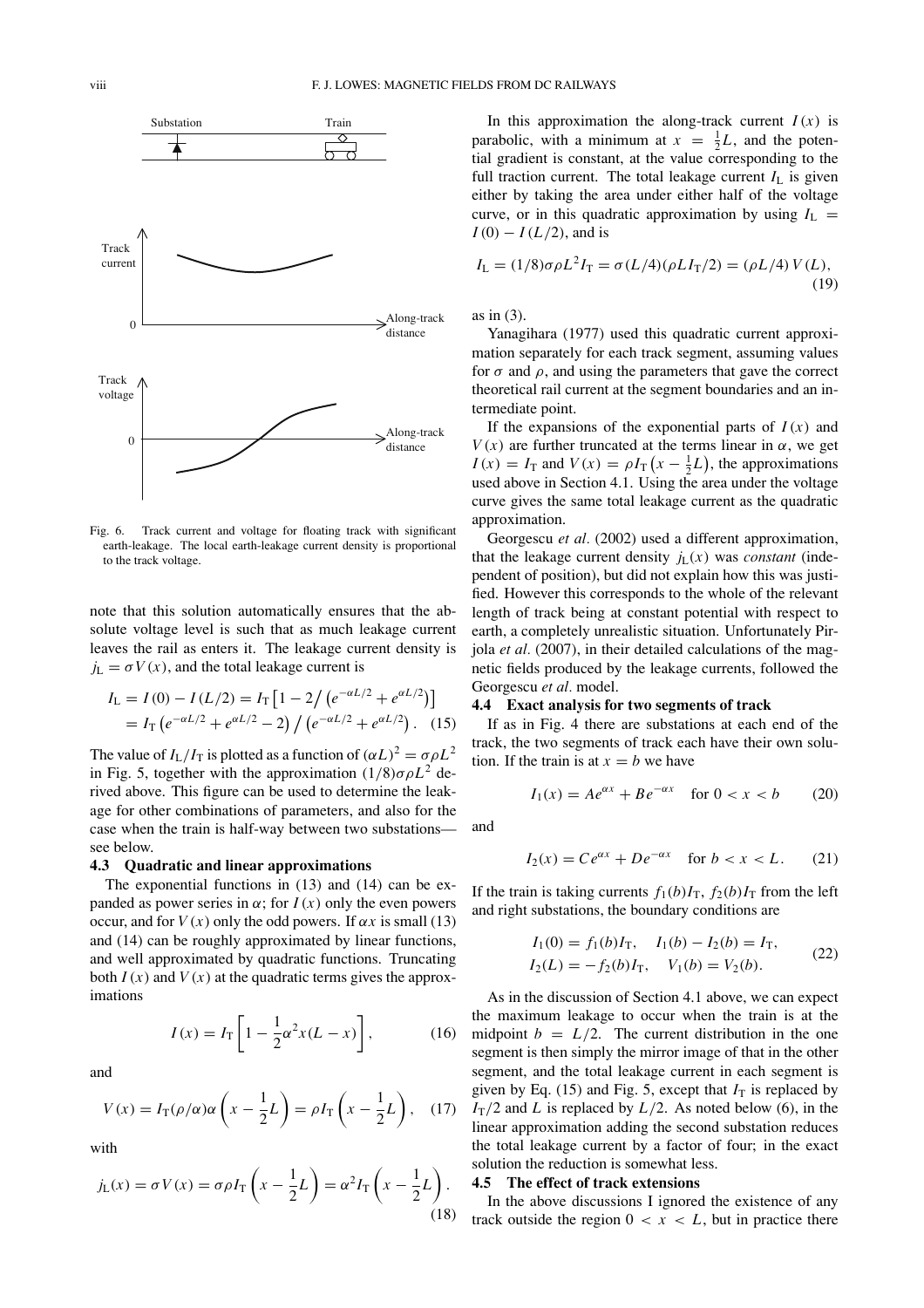will almost always be such extensions. One complication is that distant substations will now be providing a small fraction of the traction current of the train being considered; if necessary these currents could be determined, and considered separately in the magnetic field calculations. However in the present context a more serious effect is that these extensions can significantly increase the leakage current from a given train.

In the small-leakage approximation of Section 4.1, we can take the voltage along the extension as constant. Then in the one train, one substation, situation of Fig. 3(a), if the train is 4 km from the substation and the track is extended by  $l = 4$  km at each end, the voltage distribution between the substation and train is unchanged, and the extensions are at  $V = \pm \frac{1}{2} \rho I_T L$ , adding  $\frac{1}{2} \sigma \rho I_T L l$  to the leakage current, four times that given by the central section. Again this approximation breaks down for larger values of  $\sigma \rho l^2$ ; while the approximation predicts  $I_L$  increasing without limit as  $l$ increases, in practice the leakage current has to flow along the track, and its own ohmic voltage drop limits the total leakage. The formal solution is as follows.

If the track voltage at the train at  $x = L$  is  $V_L$ , for an extension of length *l* the track current at the end  $x = L + l$ is zero. With these boundary conditions the track current in the extension is

$$
I_3(x) = (\sigma/\alpha) V_L \left[ e^{-\alpha(x-L)} - e^{-2\alpha l} e^{\alpha(x-L)} \right] / \left( 1 + e^{-2\alpha l} \right)
$$
  
= 
$$
(\sigma/\alpha) V_L \left[ e^{-\alpha(x-L)} - e^{-\alpha(L+2l-x)} \right] / \left( 1 + e^{-2\alpha l} \right);
$$
 (23)

we can think of the input voltage  $V<sub>L</sub>$  being 'reflected' at the end of the extension, giving a negative image at 2*l* from the train. As seen from the train at  $x = L$ , the track extension has a conductance to earth of

$$
S_{\rm E} = I_3(L)/V_{\rm L} = (\sigma/\alpha) (1 - e^{-2\alpha l}) / (1 + e^{-2\alpha l}). \tag{24}
$$

For small  $\alpha l$  the extension conductance  $S_E$  is  $\sigma l$  as above. For large  $\alpha l$  the conductance  $S_E$  asymptotes to  $\sigma/\alpha$ , so that the extension behaves like a length  $1/\alpha$  of track held at constant voltage. For the numerical example used above  $1/\alpha$  is 22 km; in this situation a long track extension can apparently give five times more leakage than the track between the substation and the train. However any significant leakage in an extension will itself change the boundary conditions, and hence the voltage distribution in the central section. It is also unlikely that there will be such a long track extension. I now discuss qualitatively the various situations and give limits for the maximum likely increase in leakage.

If the train is between two substations and the track is earthed at the substations, any track beyond the substations has no effect.

If the train is between two substations, and the track is floating, as in Fig. 4, then beyond the substations the track is at some negative voltage. Leakage into these regions must be balanced by increased leakage from the positive region near the train, so in the central region the whole voltage graph must move more positive, by the track voltages at the substations becoming less negative. The increase in overall leakage current will depend on how long and leaky the extensions are. But the *maximum* (and unlikely) increase of leakage current is when the voltages at the substations have been dragged up to earth potential, and as we saw above this increases the leakage current by a factor of four.

The more difficult situation is for a train beyond the last substation, as in Fig. 3. Any track beyond the substation (away from the train) will have the same effect as discussed in the previous paragraph. Formally, as discussed above, any extension beyond the train could add substantially to the leakage current; the longer the extension the more leakage there will be. However the length of the extension is unlikely to be more than about half the typical distance between substations, so the *actual* extra leakage will usually be quite limited. (Even if the track continues as a nonelectrified railway, there should be insulated rail joints at the boundary.) And in any case the maximum *total* leakage, from *all* the track, will be when the train is itself at the end of the track, and for most observation positions this will also be the train position giving maximum disturbance!

The full solution for track voltage and along-track current, for a system having a train at an arbitrary point between two substations, and with an arbitrary extension at each end (characterised by their input resistances  $1/S_E$ ), is given by Lee and Wang (2001), both for floating track, and for track earthed through a finite resistance at the substations.

# **5. The Magnetic Field Produced by the Railway System**

Each segment of track between a train and a substation can be treated separately, and the resultant magnetic fields added vectorially; in what follows  $I_T$  is the traction current appropriate to one particular segment. For a busy railway, at any one time there might be more than one train visible magnetically.

For simplicity I will discuss only 'positive' traction current; any regenerated current will usually be in the reverse direction. For simplicity in description, I will assume that the railway is everywhere on a horizontal ground surface; except in hilly country any errors will usually be small compared with the effect of the uncertainty in the earth-leakage distribution.

Magnetic fields are produced by the large traction currents flowing above ground, but these fields reduce rapidly with distance. The fields produced by the much smaller leakage currents reduce more slowly with distance, and will probably dominate at geomagnetically relevant distances.

The actual rail current will in places be less than the traction current—see Fig. 7(a). The magnetic-field calculation is simplified if we consider the overall current distribution as the sum of two separate circuits—Fig. 7(b); this separation is possible as the magnetic field is a linear function of current. The first current circuit is entirely above ground, and consists of a succession of 'line' currents all carrying the full traction current  $I_T$ . This current flows vertically up through the substation, horizontally along the overhead wire, vertically down through the train, and returns horizontally through the running-rails just above the ground surface. (The difference between  $I_T$  and the actual rail current is given by the second circuit.)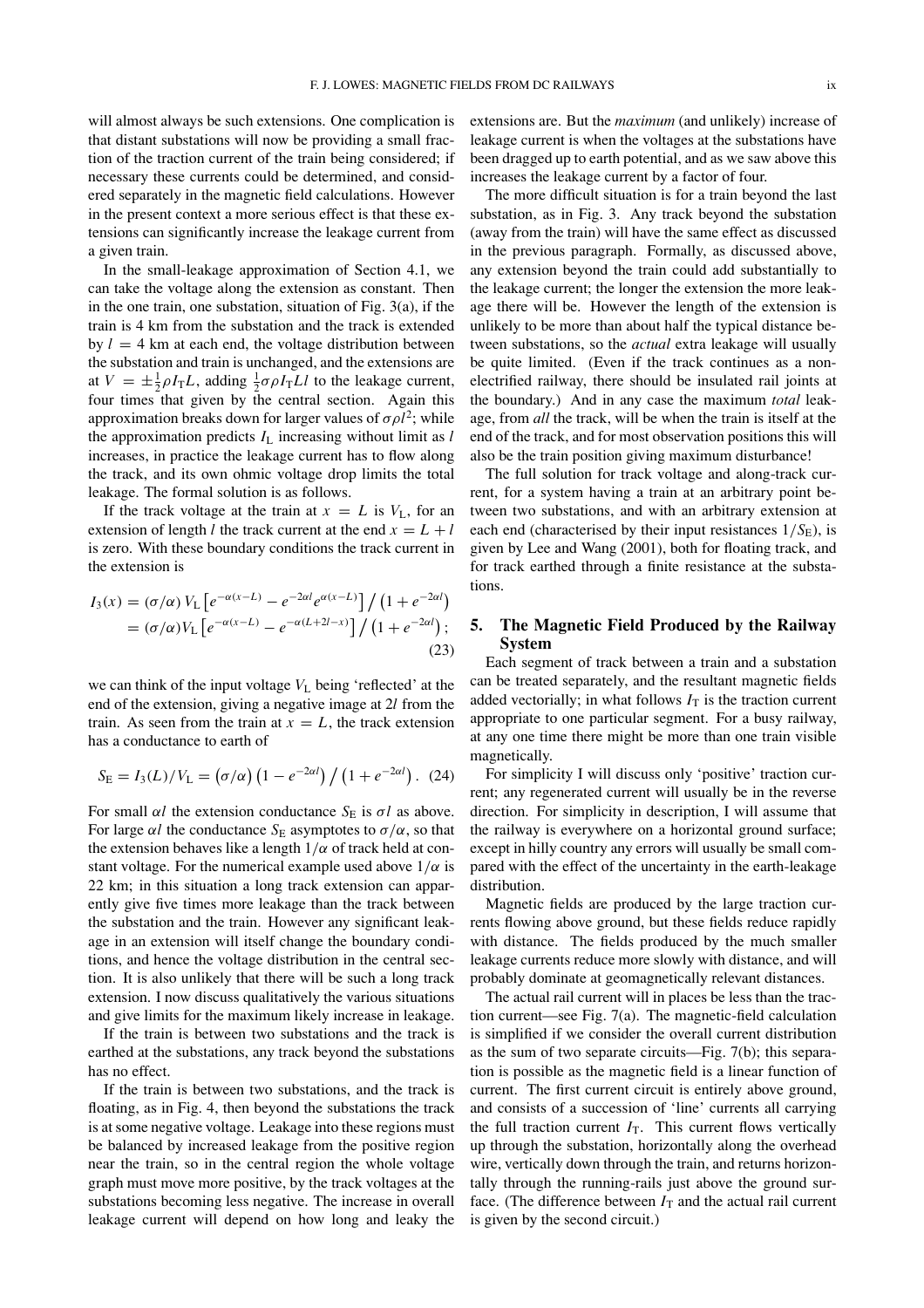

Fig. 7. (a) Schematic diagram showing that some of the traction current  $I<sub>T</sub>$  returning through the rails leaks to and from the ground. (b) The actual current system is equivalent to the sum of two separate circuits: (i) the full traction current flowing along the overhead and rails, and (ii) a leakage current circuit having the leakage current flowing diffusely through the ground and returning along the rails. (c) From the magnetic point of view, the diffuse leakage current is replaced by two vertical semi-infinite line currents.

The second current circuit is that of the earth-leakage currents. At the ground surface are the line of sources (sinks) of the rail-ground leakage current density *j*<sup>L</sup> being injected into (extracted from) the ground. Just above the surface these are connected by the appropriate integrated alongtrack leakage current along the rail; this is in the opposite direction to the traction current, and is what reduces the net along-track current to its actual value. Under the surface these currents return from the sources to the sinks in a diffuse 3-dimensional flow. However we will see below that in terms of its magnetic effect the diffuse flow between any one source/sink pair can usually be replaced by the sum of two semi-infinite vertical lines of current—Fig. 7(c).

The magnetic effects of these two current circuits will be discussed separately, in Sections 5.2 and 5.3. In each case the circuit is divided into separate simple elements, and the magnetic field is calculated for each element and then needs to be summed. So it is useful to first recall some basic results.

## **5.1 The magnetic field produced by some simple circuit elements**

I will assume that the whole region has vacuum permeability  $\mu_0$ . The contribution to the flux density **B** (unit T, and which from now on I will call simply (magnetic) field) produced at an observation point vector *r* from a short straight line current element *I* d*s* is then given by Biot-Savart's Law as

$$
d\boldsymbol{B} = \mu_0 I \left( ds \times \boldsymbol{r}/r \right) / 4\pi r^2 = \mu_0 I \left( ds \times \boldsymbol{e}_r \right) / 4\pi r^2. \quad (25)
$$

Although intended to apply to an infinitesimal length d*s*, at distant points this expression is quite a good approximation for a finite straight-line length *L* of current. For example, putting  $ds = L$  in (25) gives results good to about 10% for an observation point at distance (perpendicular to the current)  $R > L$ , and to 50% for  $R > \frac{1}{2}L$ . For more accuracy, and/or nearer points, (25) has to be integrated over the relevant part of the circuit:

$$
\boldsymbol{B} = \mu_0 \int I(\mathrm{d}s \times \boldsymbol{e}_r) / 4\pi r^2. \tag{26}
$$

For a finite-length straight-line element of current *I* (Fig. 8), the field at the observation point P is clockwise circular when looking in the direction of the current, and has magnitude

$$
B = \mu_0 I \left( \cos \theta_1 - \cos \theta_2 \right) / 4\pi R, \tag{27}
$$

where  $R$  is the perpendicular distance from the observation point to the current line, and  $\theta_1$  and  $\theta_2$  are the angles between the line and the vectors from the ends of the line to the observation point. If end 1 is at infinity, giving  $\theta_1 = 0$ ,



(b)

Fig. 8. (a) Geometry for calculating the magnetic field given by a finite-length straight-line current. (b) The resulting circular magnetic field is shown for the half-space above the current element; the field magnitude reduces with (cylindrical) radial distance *R* from the current line, and (more slowly) with distance *H* beyond the end of the current element.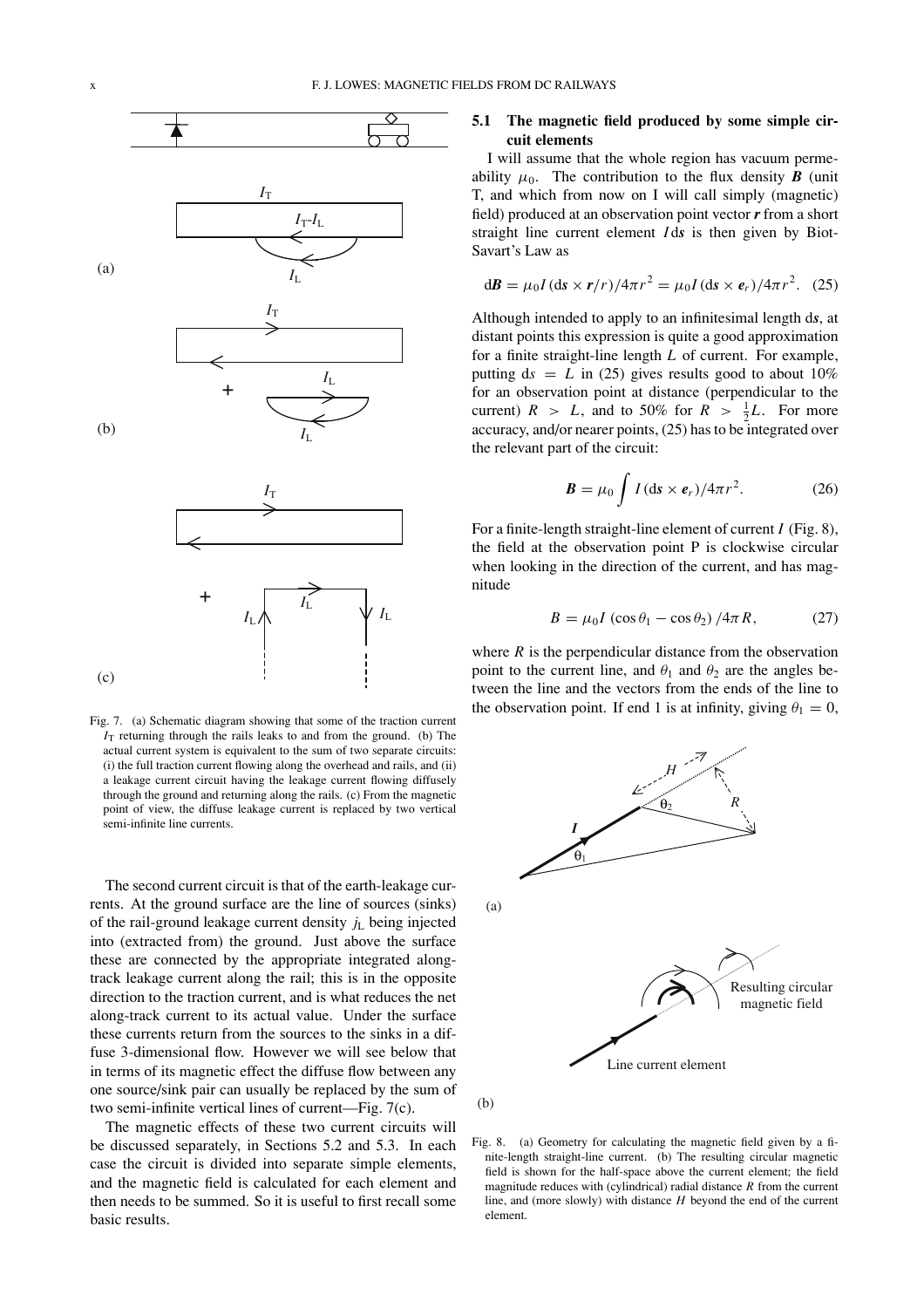we have

$$
B_{\infty\theta} = \mu_0 I \left(1 - \cos\theta_2\right) / 4\pi R, \tag{28}
$$

and if the observation point is level with end 2, so that  $\theta_2 = \pi/2$ , this becomes

$$
B_{\infty/2} = \mu_0 I / 4 \pi R. \tag{29}
$$

For an infinite-length line current ( $\theta_1 = 0$ ,  $\theta_2 = \pi$ ) we have the Ampere-Law result

$$
B_{\infty} = \mu_0 I / 2 \pi R. \tag{30}
$$

If one is close enough to the current, and not near its ends, (30) can also be used approximately for finite-length current elements. For example, for a current of length *L*, for positions within the middle half of the element, (30) is accurate to about 10% out to  $R = \frac{1}{4}L$ , and to 50% out to  $R = \frac{1}{2}L$ .

Another useful result is that for the magnetic field given by two parallel line currents, spaced *h* apart and carrying equal currents *I* in opposite directions, e.g. railway overhead and rail. It is now convenient to use cylindrical polar co-ordinates  $(R, \lambda, z)$ , with  $\lambda = 0$  in the plane perpendicular to the plane of the currents; in the railway case *z* is the distance *x* along the track. The resultant field is everywhere still in planes perpendicular to the currents. Near the wires we have to calculate the magnetic fields of each current separately and add them vectorially, and this is what Pirjola *et al.* (2007) did for all observation points. But for distances *R* large compared with *h* (say  $R > 20$  m for a railway), we have the field of a 'line-dipole', having dipole moment *Ih* per unit length oriented perpendicular to the plane of the current separation. It is easily shown that for an infinite length line-dipole, the field components are

$$
B_{r\infty} = (\mu_0 I h / 2\pi R^2) \cos \lambda,
$$
  
\n
$$
B_{\lambda\infty} = (\mu_0 I h / 2\pi R^2) \sin \lambda.
$$
\n(31)

(Note that unlike the case of the 3-dimensional point dipole, there is no factor of two difference between the two terms.) In cartesian co-ordinates, with  $(x, y)$  in the  $\lambda = (0, 90°)$ directions, the components are

$$
B_{x\infty} = (\mu_0 I h / 2\pi R^2) \cos 2\lambda,
$$
  
\n
$$
B_{y\infty} = (\mu_0 I h / 2\pi R^2) \sin 2\lambda.
$$
\n(32)

See Fig. 9 for an illustration of this line-dipole field, and the co-ordinate system.

As above, for an observation point level with one end of a semi-infinite line dipole we have

$$
B_{r\infty/2} = (\mu_0 I h / 4\pi R^2) \cos \lambda,
$$
  
\n
$$
B_{\lambda \infty/2} = (\mu_0 I h / 4\pi R^2) \sin \lambda,
$$
\n(33)

and for the general case of a finite length of line-dipole we have

$$
B_r = (\mu_0 I h / 4\pi R^2) (\cos \theta_1 - \cos \theta_2) \cos \lambda,
$$
  
\n
$$
B_\lambda = (\mu_0 I h / 4\pi R^2) (\cos \theta_1 - \cos \theta_2) \sin \lambda,
$$
 (34)

where  $\theta_1$  and  $\theta_2$  are again as in Fig. 8. Just as (30) for an infinite line-current can be used to give a good approximation



Fig. 9. A cross-section of the line-dipole field given by two anti-parallel currents.

not too far from a finite-length line-current, so also can (31) be used not too far from a finite-length line-dipole current; provided  $R \gg h$  the relative approximation is the same in the two cases.

A third useful result is for the field produced by a current injected at a point on the surface of a semi-infinite uniform ground, and spreading radially to infinity. Clearly the field must have axial symmetry, and it is easy to show that it must everywhere be purely circumferential. Dupouy (1950), Yanagihara (1977), and Tokumoto and Tsunomura (1984) used the result (without proof) that for a uniform ground having a plane horizontal top surface the magnetic field produced at any point immediately above the surface is the same as that produced by a semi-infinite vertical line current starting at the injection point (Eq. (29) above):

(field given by current *I* injected at surface)  $=$  (field given by semi-infinite line current *I*). (35)

Pirjola *et al.* (2007) pointed out that this result is equivalent to the 'Fukushima Theorem' (Fukushima, 1976) used in ionospheric situations. The proof of Fukushima is for a thin sheet of current, but Pirjola *et al.* pointed out that it could be generalised to a ground having conductivity varying only with depth. (Previous authors, such as Tokumoto and Tsunomura (1984), had assumed that if the conductivity changed with depth this would change the above-surface field.) In fact the same approach, integrating *B* round a horizontal circle in the non-conducting region, shows that the result is applicable *anywhere* above the flat ground surface.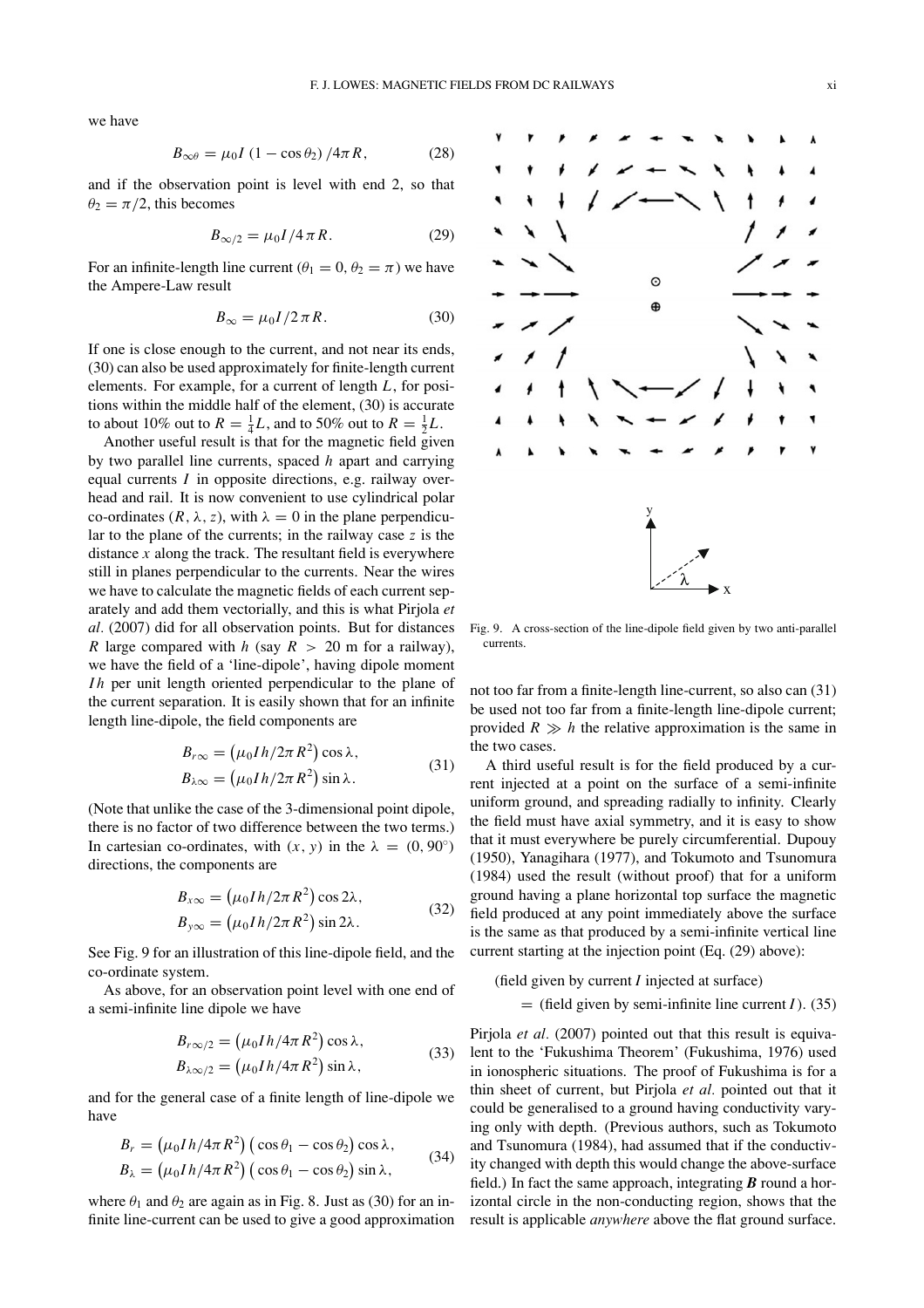# **5.2 The magnetic field produced by the tractioncurrent circuit**

This circuit consists of two very short vertical sections (through the substation and train), and two long horizontal sections (the overhead and track), having a vertical separation *h* of about 5 m. Although Pirjola *et al.* (2007) included the vertical sections in their calculations, at realistic distances the field they produce is trivial compared with the other contributions, being less than 1 nT at 100 m from 1000 A flowing over 5 m, and falling-off with distance *R* as  $1/R<sup>2</sup>$ ; I will ignore it.

That leaves the two roughly horizontal (overhead and rail) line currents. Georgescu *et al.* (2002) and Pirjola *et al.* (2007) calculated the fields separately (Eq. (27) above) for the two currents, and then subtracted them. However using the line-dipole expression (34) gives less than 10% error at distances greater than about 10 m, and less than 1% by 25 m, so I will use the line-dipole approach, which greatly simplifies the algebra; this approach was used by Dupouy (1950). For horizontal track there is a dipole-type field in vertical planes—see Fig. 9; the angle  $\lambda$  of Eqs. (31– 34) is measured from the horizontal plane midway between the rails and overhead wire. (Pirjola *et al.* (2007) measured from the plane of the rails, but the difference is trivial at realistic distances.) For measurements level with the track, the field produced is horizontal and perpendicular to the line of the track; it is directed toward the track when the overhead current is from left to right. For observation points above or below the track level, the horizontal component falls off as  $\cos 2\lambda$ ; there is also a vertical component, of the same amplitude, proportional to sin 2λ. For distances small compared with the track length, we can use the infinite-length approximation (31–32), and the field fallsoff as  $1/R<sup>2</sup>$ , where *R* is the perpendicular distance from the track. But in practice, as  $R$  is increased this contribution soon becomes smaller than that produced by the along-track leakage current, and so can usually be ignored; see the next section.

(Although only of academic interest in the present context, at larger distances the finite length of track becomes important; the finite-length (34) should be used, and the variation with distance will become more rapid. At distances large compared with the length *L* of the railway segment, the field can be approximated as that of a point (3-dimensional) dipole of moment  $I<sub>T</sub> L h$ , with the field decreasing as  $1/R<sup>3</sup>$ .)

# **5.3 The magnetic field produced by the earth-leakage currents**

**5.3.1 The above-ground current** The above-ground part of this circuit is an along-track line current, varying with position as current is collected from, and lost back to, the ground. The resulting field is circular about the track, being strongest where the along-rail current is largest. For observation points near the horizontal this current will give a vertical field, downward for a current flowing from left to right. Close to the track use the infinite-length expression (30); this is what Linington (1974) and Lowes (1987a, b) did. This field falls off only as  $1/R$ , and at some distance will become larger than the  $1/R^2$  line-dipole field from the traction current. (For example, at 100 m the horizontal line-dipole field given by a traction current of 1000 A, and the vertical circular field given by 50 A leakage current, are both 100 nT.) Close to the track this vertical field will also be larger than the horizontal field coming from the underground part of the leakage-current circuit, though the two fields will become of the same magnitude at distances comparable with the track length—see below. If further away, use the finite-length (27); the fall-off with distance will then approach  $1/R<sup>2</sup>$ .

A point leak will give a current that is constant along the relevant part of the track. But diffuse leakage will give a current that varies along the track. If the variation is known, for example the exponential variation of Section 4.2, then the appropriate integration can be made (algebraically or numerically) for each straight-line section of track. However in many cases this variation will not be known in detail, and then a simpler approximate calculation, based on an estimate of total leakage current, would be appropriate.

**5.3.2 The underground current** If the half-space by which we represent the ground has uniform conductivity, the diffuse current flow in the ground between a particular injection point (source) and a particular extraction point (sink) has flow lines that are the same as the lines of force of the electric field given in a uniform dielectric by equal positive and negative charges at the source and sink. However we do not need to do the complicated Biot-Savart integration over this diffuse current distribution; there is a much simpler approach. In the electrostatic case the electric field is simply the vector sum of the radially-symmetric field of each of the charges (outward from the positive charge, inward to the negative charge); see Fig. 10. Exactly the same is true for our electric current, so the magnetic field produced by the diffuse current distribution is simply the vector sum of the magnetic fields given by the two separate displaced radial current distributions. As is shown by (35), each radial current distribution gives the same magnetic field as that (29) of a semi-infinite line current starting at the surface source/sink. So the magnetic field of the diffuse current between source and sink is exactly the same as that of the two semi-infinite line-currents.

For a horizontal ground surface, and horizontallystratified ground conductivity, for any one source or sink the resulting magnetic field is everywhere horizontal, and circular about the source/sink; viewed from above it is clockwise for a source pushing current into the ground. In this case, for *any* track geometry and leakage distribution, the magnetic field produced above the ground by the underground part of the leakage current distribution is everywhere horizontal. Therefore close to the surface it is orthogonal to the vertical field produced by the along-track integrated leakage current. Close to a point leak, for example an earthed substation, this horizontal field could be comparable in magnitude to the vertical field produced by the integrated alongtrack leakage current. But for diffuse leakage, near the track the vertical field will dominate.

So for a given leakage current source  $j<sub>L</sub> dx$  at position  $x$ along the railway we can apply (29) to give the horizontal circular field it produces at an observation point. The total field is given by integrating this over the whole source/sink distribution for that segment of track; we do not need to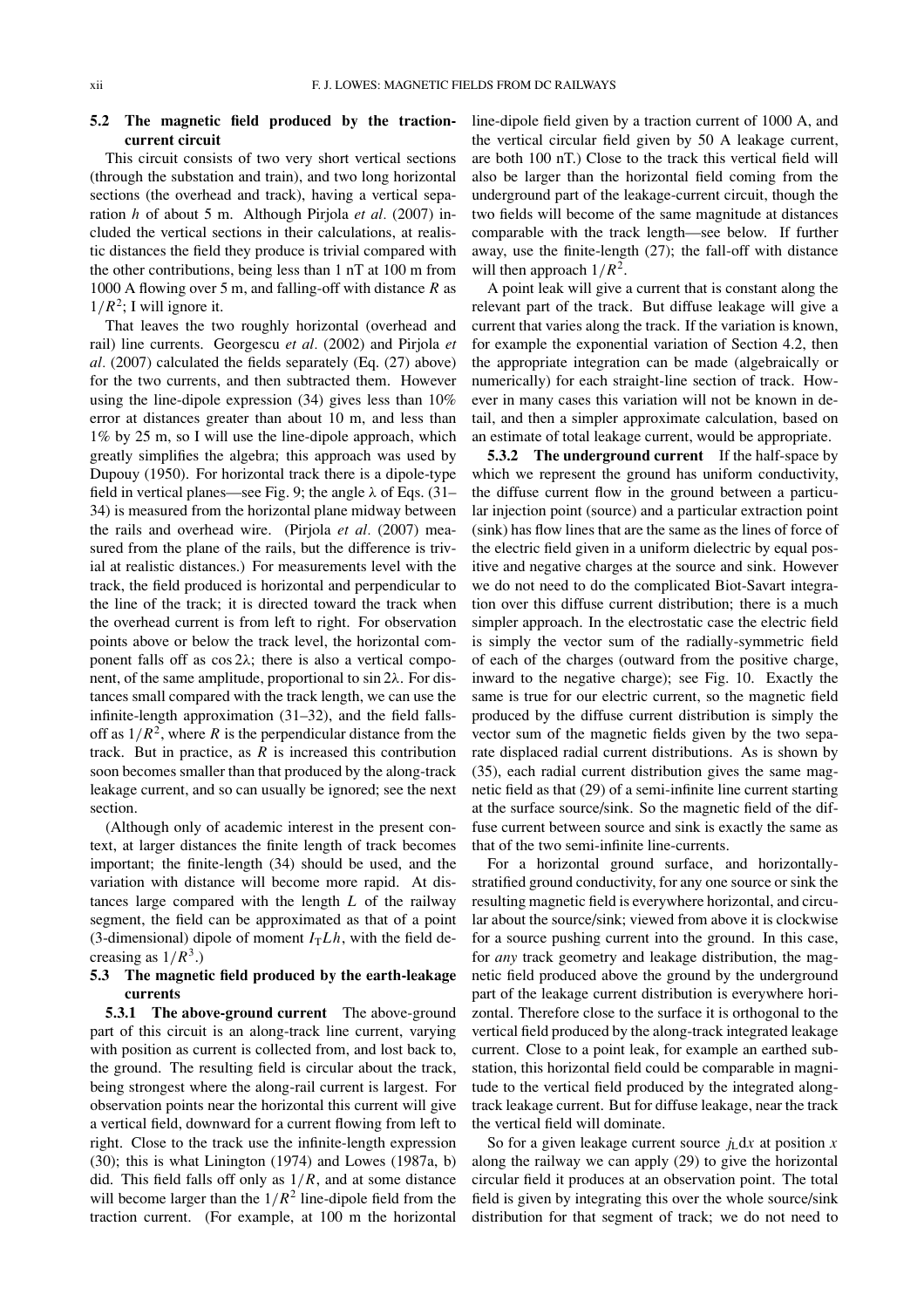

Fig. 10. (a) A 2-dimensional central cross-section through the 3-dimensional current system connecting a point source and a point sink in a uniformly conducting ground having a horizontal top surface. This current system is the vector sum of two radially symmetric current systems, having the same geometry as the electric field from a point charge, (b) for the source, and (c) for the sink. For (b) or (c) the magnetic field produced above the ground is the same as that produced by a semi-infinite vertical line current starting or stopping at the surface.

match a given source with a particular sink. (If a substation has a low-resistance earth, then all the appropriate return current is put at that point.) This is what Dupouy (1950), Tokumoto and Tsunomura (1984), Georgescu *et al.* (2002) and Pirjola *et al.* (2007) did. Again this integration over sources and sinks will involve significant cancellation of the resultant magnetic field.

However, as with the along-rail part of the leakage current, a simpler approximate calculation, based on an estimate of total leakage current, might be all that is justified.

#### **6. Discussion**

Railways vary widely in the amplitude and waveform of their train traction current. Before attempting any calculation of magnetic field it is essential to obtain as much information as possible from the railway power-supplies engineer. Given the maximum traction current drawn by one train, and the locations of the substations, for a given train position the current drawn from the nearest substations can then be estimated—see Section 2.3. There is likely to be maximum earth-leakage current when the train is furthest from a substation, but unless you are near an earthed substation the magnetic effect will probably be larger the nearer the train is to the observation point.

Railways vary even more widely in their earth-leakage characteristics! You need to get some feel for the likely magnitude of the diffuse leakage current (e.g. from the along-track resistance  $\rho$ , and a *realistic* estimate of the rail-earth leakage conductance  $\sigma$ ), and whether the track is earthed at the substations (unlikely). Are there likely to be additional point leaks, particularly if the Depot is not isolated? Even given all the leakage information available to the engineer, it is possible that this will not be sufficient to justify a formal integration (algebraic or numeric) over the track. In this case you might be limited to making a simple approximation of the likely maximum magnetic field produced in normal running conditions. In most cases it is probably sufficient to consider only the nearest train, and only the leakage current in the track segment containing that train.

The algebra given above can be used to calculate the magnetic fields, produced by known traction and leakage currents, at any observation point. However it is unlikely that observatory-quality magnetic observation is feasible near a railway; at relevant distances only the leakage currents will produce significant magnetic field. The along-rail part of this current produces a magnetic field that is circular about the track, so near the surface this field is vertical, while the diffuse ground-return part produces a complicated horizontal field; which field dominates depends on the position of the observer. In urban situations there might be more than one relevant train, and their fields need to be added vectorially. It is probably simplest to work in terms of local cartesian (north, east, downward) components of the magnetic field.

If you are interested in the field at distances comparable with or larger than the length of that track segment, a simple approximation is usually sufficient. For example, even if you think you know the distribution of the leakage current density  $j_L$ , you could integrate over all the (positive) sources  $j_L dx$  to give the total leakage current  $J_L$ ; otherwise make the best estimate you can of  $J<sub>L</sub>$ . Then, for the effect of the along-track leakage current, I suggest using  $\frac{1}{2}J_L$  flowing along the whole track segment; alternatively, in a symmetrical situation, use  $J_L$  along the central half of the segment. For the effect of the diffuse return current, for track segments that are not too long, I suggest putting the total railto-ground  $J_{\rm L}$  at one point central in the region of positive track, and similarly for the ground-to-rail currents. This is what Yanagihara (1977) did, and found that the approximation had trivial effect beyond about 10 km perpendicular to a 20 km long railway.

Near the track, the field from such individual source or sink currents will fall off as  $1/R$ , but if the observer is at a comparable distance to the source and sink the two fields will overlap and tend to cancel. For large distances a further approximation is possible, by using  $J_L$  multiplied by the effective source-to-sink separation to give the line-dipole moment of a vertical semi-infinite line dipole to be put at a central point. We would then use (33), with the angle  $\lambda$  now in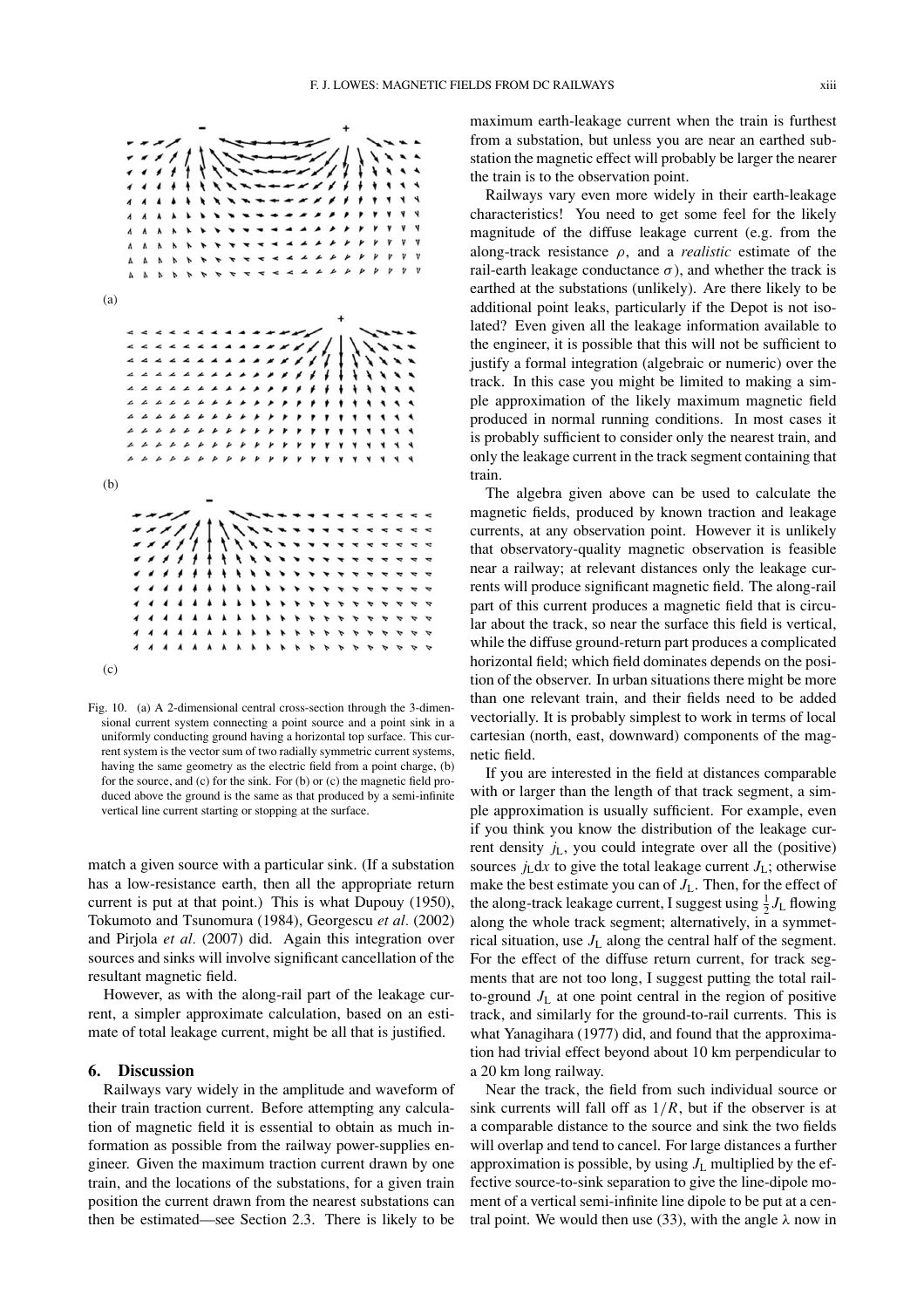the horizontal plane. The field is still everywhere horizontal; for observation points on a line roughly transverse to the centre of the track, if the above-ground along-rail leakage current is from left to right, the field is towards the track. At these larger distances the field falls off as 1/*R*2.

If you do not know the detailed distribution of the leakage current, probably the best you can do is to make an estimate of the total leakage current  $J_L$ , and use one of the approximations suggested above. If you wanted to avoid writing your own programs, you could use the existing programs (available from the authors) of Pirjola *et al.* (2007) to estimate the field for any combination of train and observation position. These programs spread the leakage current uniformly along the track, and put all the return current at the substation, but in this situation will probably give as good an answer for remote observation points as the approximations I suggest above.

The semi-infinite vertical line-current calculation for the magnetic effect of the diffuse earth current is formally valid only for horizontally stratified electrical conductivity. If there are local regions of increased conductivity, the current density will be increased in these regions, and decreased in others; the overall effect will usually be to shorten the current paths. So for remote observation points there will tend to be a reduction of the corresponding magnetic field. Similarly, if there is a pipeline (by its nature horizontal, and near the ground surface) buried in the ground, this will locally concentrate any diffuse leakage current. This will tend to keep the underground part of the current closer to the surface, which for remote points would decrease both the horizontal and vertical components of the magnetic field. But if this pipeline crosses the track in a region where the track is itself leaky, it might significantly increase the leakage from the track. And if the observation point happens to be near the pipeline, the field could be significantly increased.

It should also be borne on mind that the unexpected occurrence of a single defect—such as breakage or theft of a bond, or the shorting of a spark gap—can lead to a large local increase in leakage current and hence magnetic interference.

**Acknowledgments.** I am grateful to Les Brunton for guiding me on railway matters, and to Risto Pirjola for many helpful comments on the presentation. Some of the diagrams were prepared using the Generic Mapping Tools produced by Wessel and Smith (1998).

### **Appendix A. History**

There are many electrical engineering papers that discuss and solve the earth-leakage equations of my Section 4. Here I consider only papers with geomagnetic applications. Most early papers relate only to the effect on observation of telluric current, or to the magnitude of the magnetic noise, and I will not discuss them.

Rössiger (1942) was probably the first to observe the magnetic field perturbation at sufficient resolution to detect individual train movements; this was at Potsdam Observatory, 1.5 km from the railway.

Probably the first person to try to calculate the magnetic field produced by leakage currents was Dupouy (1950), and his paper incorporated most of the results discussed

in the present paper. He pointed out that for a homogeneous ground a point source/sink of current would give an axially-symmetric current distribution, so was magnetically equivalent to a semi-infinite vertical line current (Eqs. (35) and (29) of the present paper), and hence that the leakage currents in the ground give only horizontal fields. He also pointed out that (for observation points on the surface) the traction current in the rail and overhead gives only horizontal magnetic field. In effect (though not explicitly) he used the line-dipole approach of (34) for the field from the rail/overhead current loop (though this contribution was negligible at his measurement distance). For a railway of infinite length he developed the exponential model for leakage currents for two simple one substation/one train situations, and showed how the magnetic field from the leakage currents (both source/sink and along rail) could be obtained by numerically integrating along the railway. By comparing theoretical results for various values of the constant  $\alpha$  of Section 4 with observations, he deduced a value  $\alpha = (9 \text{ km})^{-1}$  for a stretch of the Paris-Orleans railway line. He even persuaded the railway to measure the currents at the two substations, but they were unsuccessful in trying to measure rail-ground voltage!

At Voyeykovo magnetic observatory, 8 km away from a railway having earthed track, signals were observed in both the telluric and magnetic recordings. After a special train was run, these were identified as the signatures of train movements (Mikerina, 1962). Later (Miuchkiurya, 1966) a magnetic compensator was installed, using the telluric potential-gradient at the observatory to drive compensating currents through coils round the magnetometer.

Linington (1974) discussed the effect on archaeological magnetic surveys near railways. He used the infinite-length approximation (30) for the magnetic field given by an assumed uniform along-track net leakage current, for observation distances up to 1 km. However he pointed out that the actual current will vary with train position and acceleration, and that the earth-leakage current density will vary along the track. He showed how to calculate the expression for the  $\Delta F$  corresponding to a given  $(\Delta B_x, \Delta B_y, \Delta B_z)$ , and discussed the advantage of using a fixed reference magnetometer.

Yanagihara (1977) used the full exponential solutions for leakage current density, for all sections of a track having more than one substation. He approximated the exponentials by quadratics, used (26) to give the magnetic field for the net above-surface currents, and the semi-infinite vertical line current approach for the underground leakage currents, and produced analytic expressions for the integrated effect of lengths of straight track. For distant points he approximated the continuous distribution of leakage currents by a point source and sink, and used this to calculate the field from a train on a railway line 30 km from Kakioka magnetic observatory. To test the calculations, the railway provided dummy loads at fixed locations.

The work of Yanagihara was extended by Tokumoto and Tsunomura (1984), but using the full exponential solutions, allowing for multiple substations and multiple trains, for a succession of train positions. However they appear to treat the trains as simple resistive loads, so with finite internal